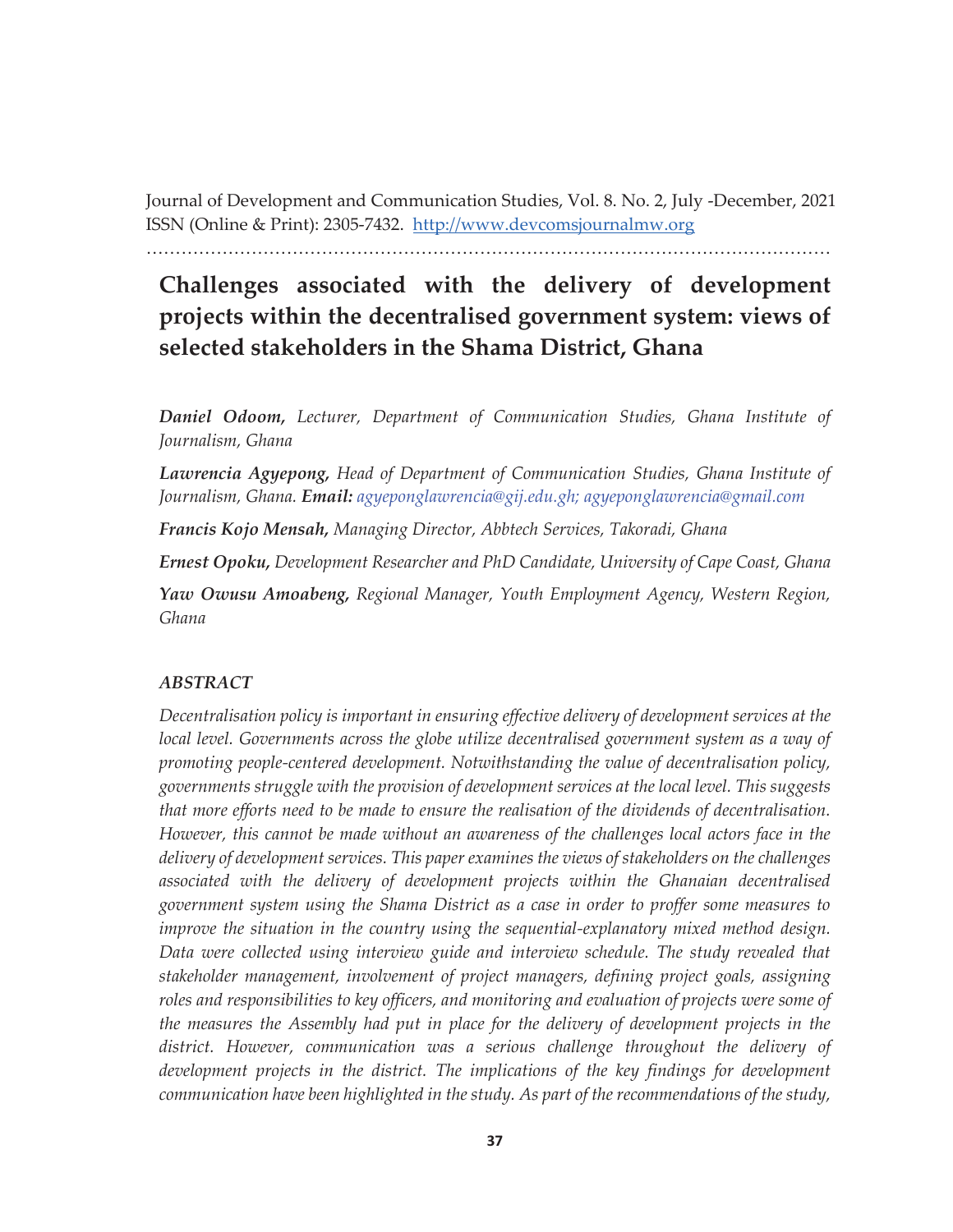*the Assembly should put in place adequate measures to improve communication throughout the various stages of development service delivery in the district.* 

*Keywords: decentralised government, development projects, district assemblies, communication, development communication* 



© 2021. The authors. This work is licensed under the Creative Commons Attribution 4.0 International License (CC-By-NC-ND). Users may freely share and redistribute this work provided that the author and the Journal of

Development and Communication Studies are fully acknowledged. Users may not tweak or remix and offer this work for sale. The full license may be accessed at https://creativecommons.org/licenses/ by-nc-nd/4.0/

To cite this article: Odoom, D., Agyepong, L., Mensah, F.K., Opoku, E., & Amoabeng, Y.O, (2021), Challenges associated with the delivery of development projects within the decentralised government system: views of selected stakeholders in the Shama District, Ghana, *Journal of Development and Communication Studies*, *8(2), 37-57. https://dx.doi.org/10.4314/jdcs.v8i2.3* 

## **Introduction**

Development is a dynamic process which empowers and promotes important changes in the lives of people (Opoku, Kyeremeh & Odoom, 2014). Development thrives on an educated population, physical and financial resources. In order to ensure improvement in the lives of their citizenry, governments all over the world have initiated various development approaches over the past decades. Decentralisation has become one vital approach which helps to improve local governance and delivery of effective public service by increasing 'allocative' and 'productive' efficiency (World Bank, cited in Odoom, Kyeremeh & Opoku, 2014). As a policy, decentralisation gains relevance on the basis that a positive correlation exists between governance and citizens' wellbeing when functions and powers, skills and competencies, as well as the means and resources are transferred from the central government to the lowest levels of governance (Ahwoi, 2006; Gyabaah, 2006).

Cheema, as cited in Odoom (2016), submits that the basics of decentralisation are the transfer of authority for decision making, planning, management or resource allocation from the central government to the local government. Agrawal and Ribot, as cited in Odoom (2016), view decentralisation as an action by which the central government officially cedes power to actors and institutions at lower levels in a political-administrative and territorial hierarchy. Indeed, decentralised government system has become the most current and dramatic fashion in the social and political sciences (Campbell, 2001; Conyers, 1983). In an attempt to provide justification to the policy, Diamond (1999) maintains that the recent wave of decentralisation has been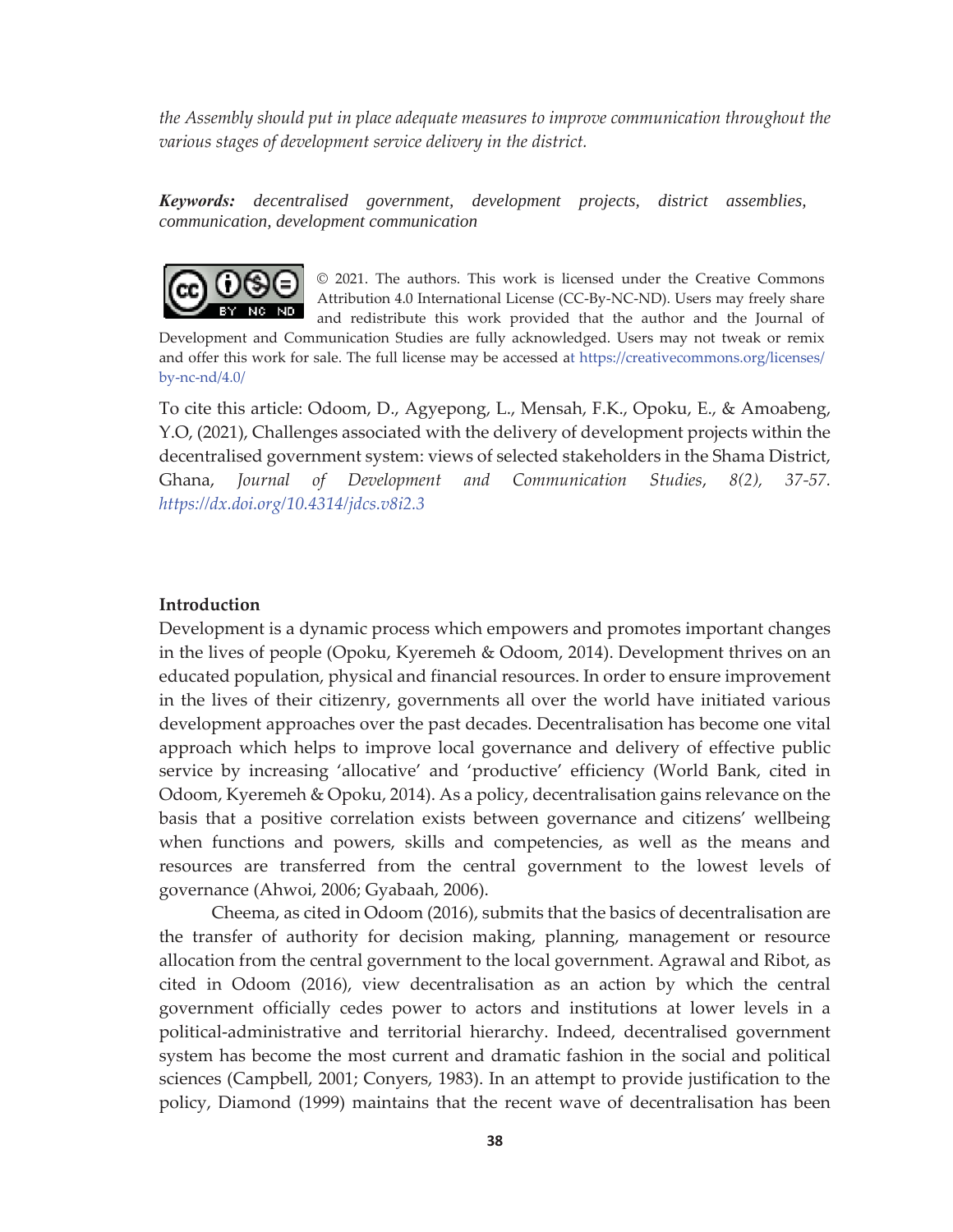provoked by a variety of pressures including urbanisation, democratic transition, shifts in international donors and societal demands. In particular, the international community and donors see decentralisation as a commendable tool to consolidate democracy (Grindle, 2007; Lederach, 1997; Manor, 2011). As a development approach, decentralisation is about devolving administrative, political, and financial responsibilities to sub-national governments to deliver improved public services to the people in an efficient and accountable manner (Stigler, cited in Odoom, Mensah, Opoku & Acheampong, 2018).

The decentralised system of government in Ghana had its legal backing by the Local Government Law 1988, Provisional National Defense Council Law (PNDCL) 207. Subsequent to the efforts at reforming the country's public sector, the Local Government Act, 1993, Act 462 was amended in Chapter 20 of the 1992 Constitution. In order to ensure effective decentralisation, the Ministry of Local Government and Rural Development (MLGRD) embarked on a District Resourcing Program in 1992 under the ministry's three-year rolling Public Investment Program (PIP) aimed at providing accommodation and other logistics to the 45 newly created districts in the year 1988 (Odoom et al., 2014; World Bank, 2000).

As part of Ghana's fiscal decentralisation strategies, the various Metropolitan, Municipal and District Assemblies (MMDAs) are expected to generate revenue locally to undertake their development projects. In line with the fiscal decentralisation framework, each public service is expected to be provided by the jurisdiction having control over the minimum geographic area that would internalize benefits and costs of such services (Opoku et al., 2014). The aim is to provide adequate financial capacity for the local governments (LGs) to have enough resources in order to deliver meaningful services that improve the lives of the people (Ebel & Yilanmaz, 2001; Opoku et al., 2014). In the estimation of Tettey (2006), the District Assemblies (DAs) are expected to identify revenue structures which can provide sufficient financial resources necessary for effective local service delivery. In line with their mandates, the DAs provide development services such as schools, market centers, clinics, hospitals, roads, pipeborne water and toilets to improve the lives of inhabitants in their localities (Asibuo, 2000; Atakora, 2006).

In spite of the legal backing given to the MMDAs in Ghana to undertake development services within their jurisdictions, the rate of development in many parts of the country is low. In a study conducted by Atakora (2006), it was observed that the rate of development in the Nkoranza District is low. Similarly, Egbenya, as cited in Opoku et al. (2014), found that there is low rate of development in Abura-Asebu-Kwamankese District despite the mandate given to the DA to undertake development services. Thus, many Assemblies are faced with diverse challenges with respect to the delivery of development services to improve the lives of their citizens. What is more, it is widely recognised that development projects undertaken in Ghana fail to meet the expectations of the people (Atakora, 2006; Damian, 2012).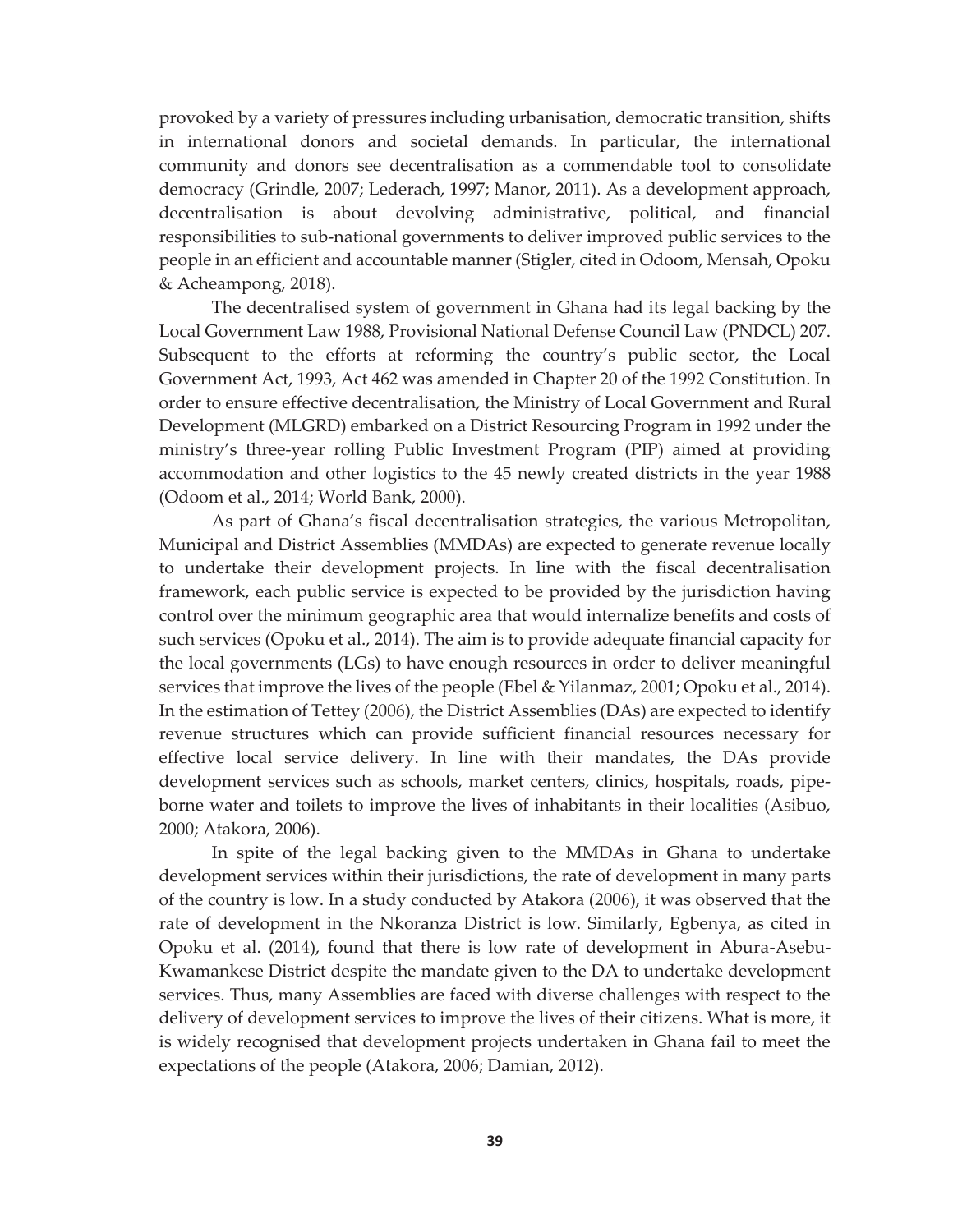There is a growing acceptance of the fact that issues such as delays in completion of development projects, poor execution of development projects, as well as inappropriate location of projects exacerbate the seemingly appalling rates of development service provision within the decentralised government system (Damian, 2012). On their part, Shava and Thakhathi (2017) identified factors such as skills shortage, corruption, poor infrastructure, poor monitoring and evaluation as impeding the effective management of development projects. These challenges tend to hamper smooth delivery of development services which ultimately disrupts the noble intention of decentralisation. Particularly, the challenges associated with the delivery of development services have implications for development communication especially in the country. As a practice, development communication focuses on the systematic use of communication channels, methods and strategies to promote social change and development. In order to achieve sustainable development services, there must be mechanisms to promote broad participation by all stakeholders. Thus, the continuing existence of development challenges at the local level of Ghana suggests a seeming lack of appreciation and application of development communication. Needless to suggest that the need to bring all development actors onboard in the interest of promoting sustainable development services at the local level as espoused by development communication cannot be gainsaid (Mefalopulos, 2008; Odoom, 2020).

In essence, all stakeholders including the DAs, community members and opinion leaders have an enormous to put in place adequate measures to make the decentralised government system a success. Achieving this, however, requires a full understanding of the challenges the DAs face regarding the delivery of development services. This also means that more studies need to be conducted to bring to light the various challenges DAs face in the delivery of development services. Against this background, this study aimed at analysing the views of selected stakeholders regarding the challenges associated with the delivery of development services in Ghana using Shama District as a case in order to proffer measures for improvement. Though the Shama District Assembly had provided diverse development projects in the district, this study focused on projects in the areas of education, health, roads, market centers, water and sanitation. Again, the study discusses the implications the prevailing situation in the district presents for development communication practice generally in Ghana.

## **Research Objectives**

The study specifically sought to:

- 1. Examine the views of stakeholders on the measures the Assembly has put in place for the delivery of development projects in the district.
- 2. Explore the challenges the Assembly is faced with in the delivery of development projects in the district.
- 3. Determine whether or not differences exist in the views of male and female stakeholders in the delivery of development projects in the district.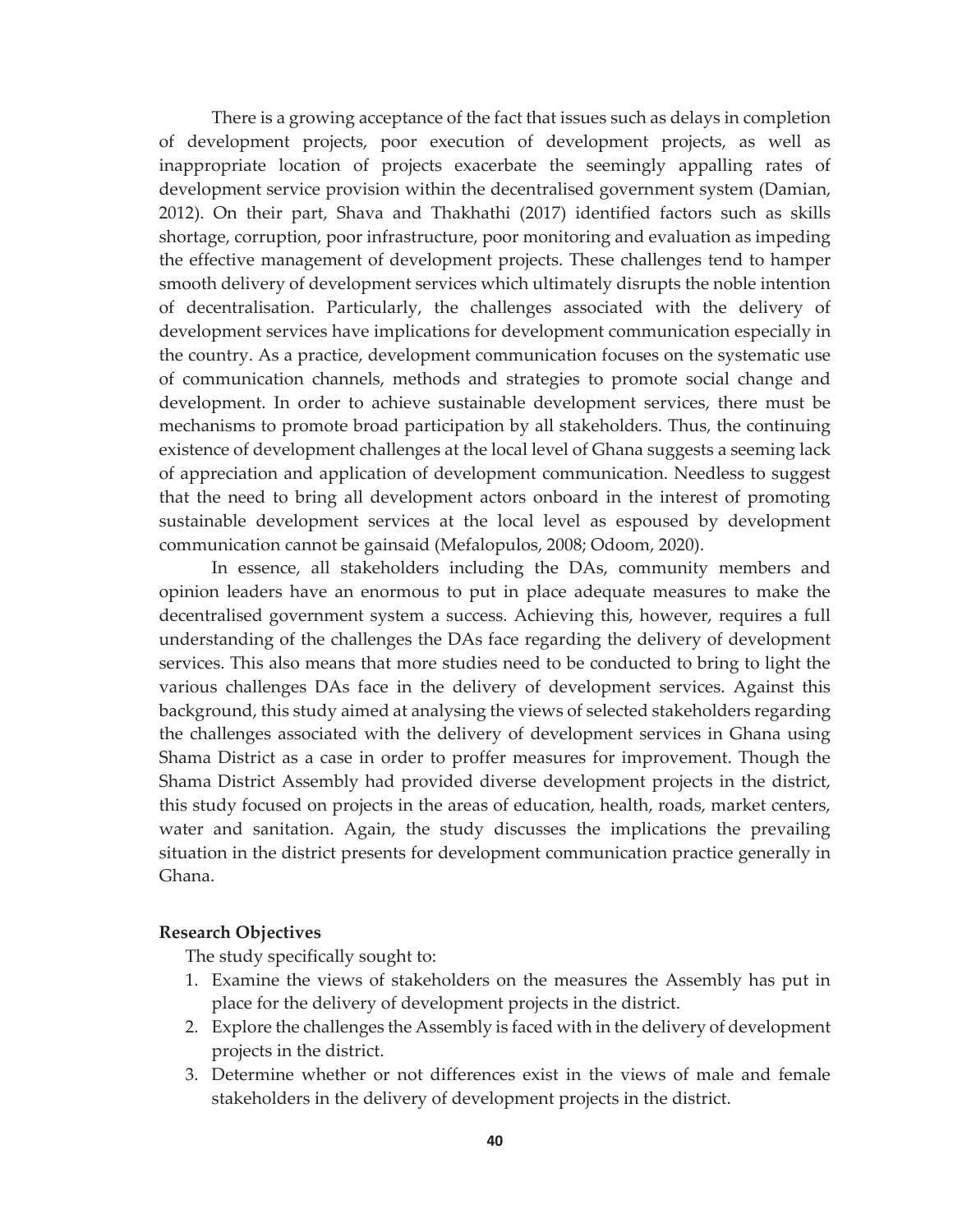#### **Methodology**

The sequential-explanatory mixed method design was adopted in this study. Sequential-dependence design occurs in instances where the data collection for one approach precedes the other approach but the data analysis of one approach will depend on the other approach (Guest, 2013). In other words, the sequential-dependence mixed methods design involves the collection and analysis of one data (be it quantitative or qualitative data) followed by the collection and analysis of another data (be it quantitative or qualitative data). Sequential-dependence mixed methods design can be explanatory or exploratory. When priority is given to the quantitative data, and the findings are interpreted during the interpretation phase of the study, then the design is called sequential explanatory design. In this study, emphasis was placed on the quantitative data (Schoonenboom & Johnson, 2017). Purposive, convenience sampling and census data collection techniques were used to select 91 respondents from a population made up of the Planning Officer, Budget Analyst, Coordinating Director, Deputy Directors, Engineer, and the Head of Works Department. Others are the Assembly members, Unit Committee members, PTA Executives, SMC Executives, market women, representatives of traditional authority, and members from the Executive Committee. Purposive sampling technique was used to select the key officers at the District Assembly namely, Coordinating Director, Deputy Coordinating Directors, Planning Officer, Budget Analyst, Engineer, and the Head of Works Department. These officers play a crucial role in the planning and execution of projects in areas including education, health, roads, water and sanitation.in the district. The Coordinating Director, Deputy Directors, Planning Officer, Budget Analyst, Head of Environmental Health Department, Engineer, and the Head of Works Department were involved in this study due to their role in the provision of educational, health, roads, water and sanitation projects at the Assembly.

All the 17 Assembly members in the district were involved in the study using census data collection method. The Assembly members are the representatives of the people at the District Assembly level. The Assembly members also play an important role in the planning and management of projects in communities in their various electoral areas. Again, convenience sampling method was used to select 10 Unit Committee members, 14 Parent Teachers' Association Chairpersons, 14 School Management Committee Chairpersons, 12 market women, eight representatives of traditional authority, four members from the Executive Committee, and four members from sub-committees of the Assembly.

Many researchers prefer convenience sampling method because it is fast, inexpensive, easy and the subjects are readily available (Babbie, 2004; Sarantakos, 2005). These officers are key representatives of communities in the district. For instance, PTA Executives and SMC executives play a critical role in mobilising community members to support the provision of educational projects in the communities. The Assembly members, Unit Committee members and traditional authorities are also an important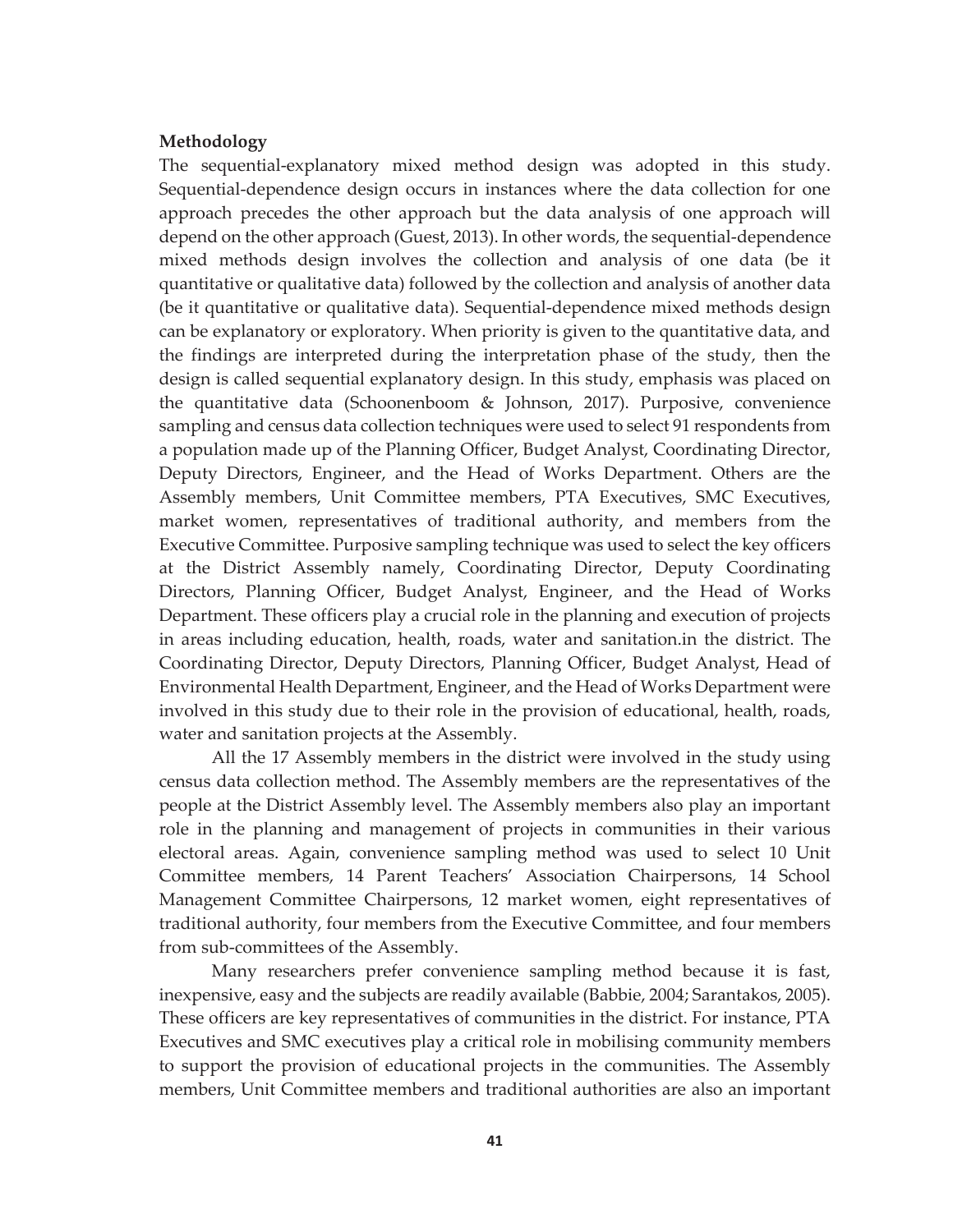part of the leadership set-ups in the various communities whose roles are key in the provision of all development projects. Their inputs are, therefore, vital in the development process especially at the local level. A total of 91 key stakeholders were involved in the study.

Primary data was collected with the use of interview guide and interview schedule. A set of interview guides was conducted on the Coordinating Director and the two Deputy Coordinating Directors. Also, a set of interview schedules was conducted on the remaining respondents made up of the Planning Officer, Budget Analyst, Engineer, the Head of Works Department, and the Assembly members. Others were Unit Committee members, PTA Executives, SMC Executives, representatives of traditional authority, members from the Executive Committee, and members from subcommittees of the Assembly. Out of the 91 respondents selected, 88 responded to the interview schedule whilst three underwent the interview guide. Data was collected on the measures the Assembly has put in place to manage its development projects in the district. Data was also gathered in respect of the challenges the Assembly is faced with in the delivery of development projects in the district. Quantitative tools such as frequencies, percentages, means, standard deviation and Mann-Whitney U text were used to analyze the quantitative data whereas for the quantitative analysis, thematic analysis was done based on the transcribed data.

#### **Results and Discussion**

This section presents the results and discussion of the study in two parts. The first part captures the demographic features of the respondents, whilst the second part considers the results based on the research objectives. One demographic feature identified in this study is the sex distribution of respondents. With respect to sex, the study found that 54.5 percent of the respondents were males whilst 45.5 percent were females. This means that most (54.5per cent) of the respondents were males. Knowledge of sex composition influences the provision of development services (Mphande, 2016). The study again looked at the age of respondents. Bird and Smart, as cited in Opoku et al. (2014) contend that that differences in demographic features like sex have implications for local development. Specifically, the authors posit that, demographic features such as sex have effects on the capacity of local revenue mobilisation options. Also, Table 1 depicts that 12.5 percent of the respondents were between the ages of 25 and 29 years whiles 14.8 percent aged between 30 and 34 years. Besides, 34 percent of them had ages between 35 and 39 years whereas 20.5 percent were between 40 and 44 years. This suggests that many (61.3per cent) of the respondents had ages between 25 and 39 years. An awareness of age differences of a given population promotes local development. For example, differences in age of the citizens influence local governments' local revenue mobilisation plans and strategies (Solé-Ollé, 2006).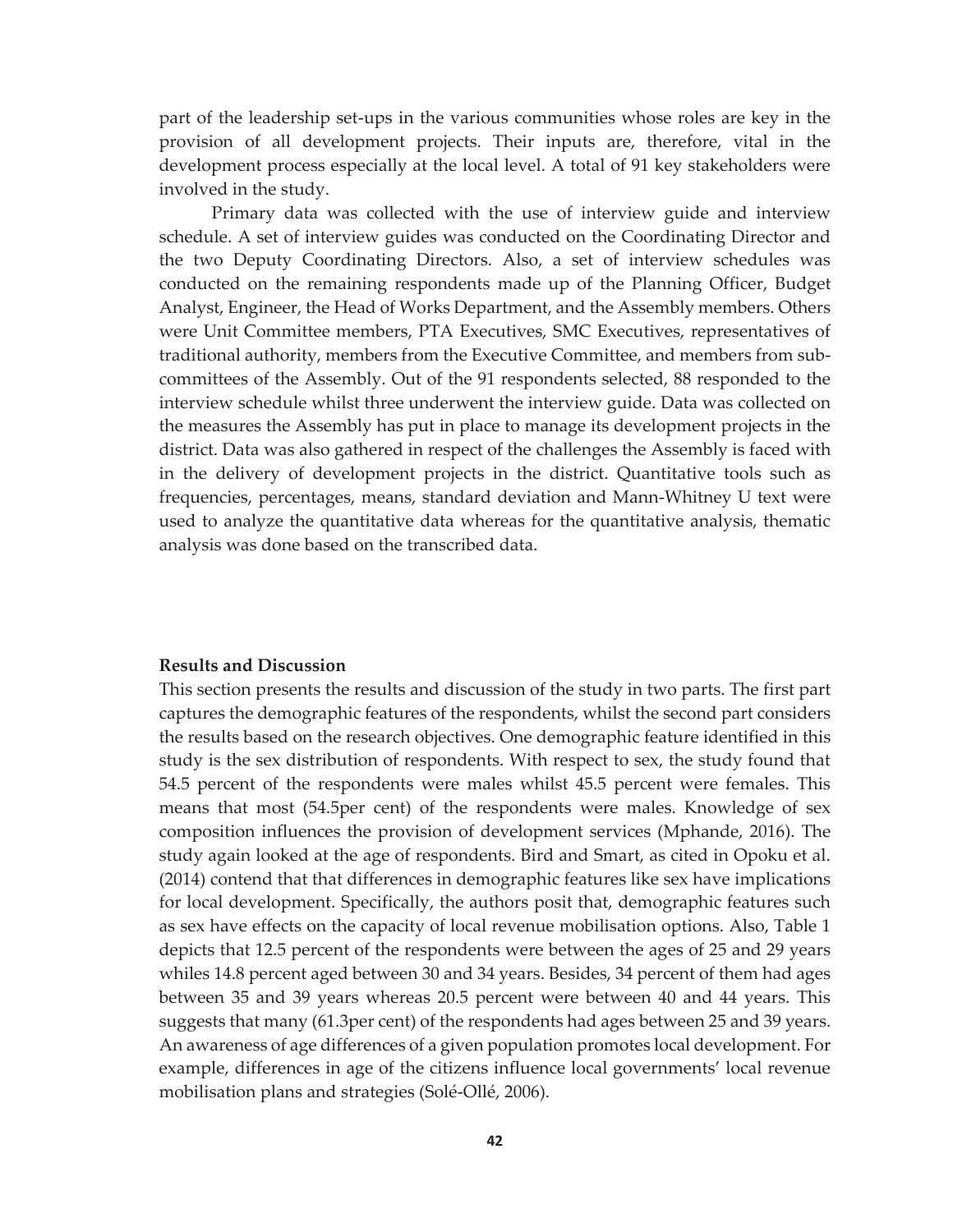| Age      | Frequency | Percentage |  |
|----------|-----------|------------|--|
| $25-29$  | 11        | 12.5       |  |
| 30-34    | 13        | 14.8       |  |
| 35-39    | 30        | 34.0       |  |
| 40-44    | 18        | 20.5       |  |
| Above 44 | 16        | 18.2       |  |
| Total    | 88        | 100        |  |

**Table 1: Age Distribution of Respondents** 

Again, Table 2 shows that 52.3 percent of the respondents had married followed by 27.3 percent who were single.

| <b>Status</b> | Frequency | Percentage |  |
|---------------|-----------|------------|--|
| Single        | 24        | 27.3       |  |
| Married       | 46        | 52.3       |  |
| Divorced      | 12        | 13.6       |  |
| Widowed       | 6         | 6.8        |  |
| Total         | 88        | 100        |  |

**Table 2: Marital Status of Respondents** 

This means that more than half (52.3%) of the key stakeholders who were involved in this study were married. Knowledge of people's marital status is key in any efficient development process. Scholars such as Alesina, Ichino and Karabarbounis (2010) opine that married people, especially females, should be made to pay lower rates of tax due to the enormous duties they bear.

# **Measures the Assembly has put in place to ensure the Delivery of Development Projects**

The first objective of the study examined the views of respondents on the measures the Assembly had put in place for the delivery of development projects in the district. Table 3 shows that stakeholder consultation prior to the delivery of projects was very low (M=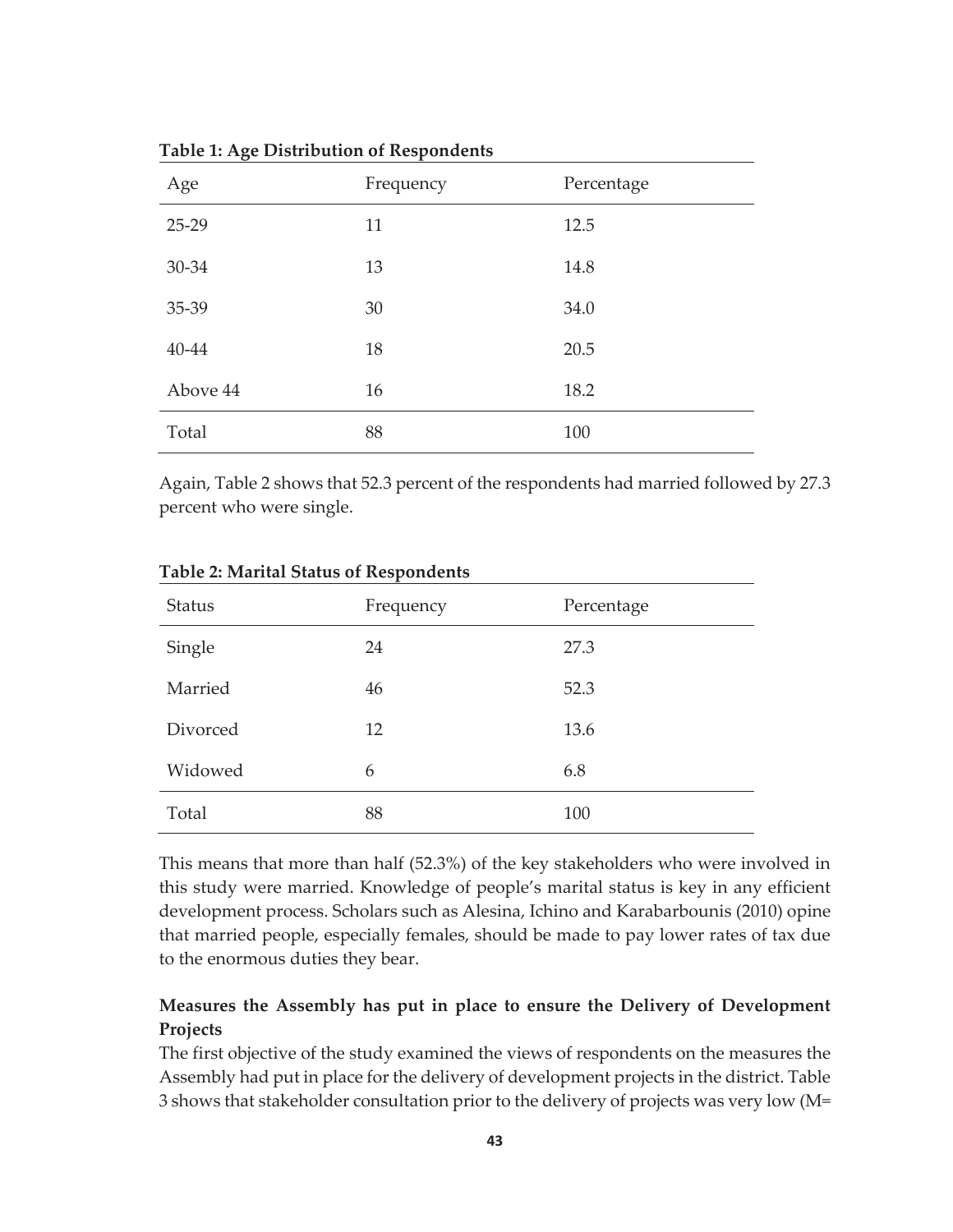2.043, SD=1.618). Interviews with key informants revealed that even though stakeholders were engaged prior to the planning of projects in the district, their overall participation was low. In the words of one informant, "The Assembly involves various stakeholders before the execution of any development project. Sometimes, the Assembly has to depend on representatives of the stakeholders which becomes challenging especially if the representatives are not very committed to the task." The informants admitted that ineffective stakeholder engagement could hinder effective decentralisation and participatory development. This finding is similar to that of Ahenkan, Bawole and Domfer (2013) who discovered that poor stakeholder participation hampers the promotion of effective and responsible local governance. The situation at Shama District is very problematic according to Davis (2014) who opines that stakeholder participation is very important in the successful delivery of development projects and thus, requires increased attention at all levels.

Also, with mean scores of 3.214 and 3.351 respectively the respondents agreed that efforts to define and communicate project goals were low. Again, with mean scores of 2.052 and 2.330 the respondents respectively believed that project managers were not in full control of development projects they executed in the district and also the managers did not take timely decisions. On their part, the informants stated that project goals were defined and communicated to the key stakeholders such as the intended beneficiaries. One informant said, "The Assembly defines project goals and communicates them to key stakeholders." Another informant said, "The process to define project goals is participatory since the views of key stakeholders are solicited. We also communicate these goals to the stakeholders." However, the informants could not really tell whether representatives of the stakeholders solicited their views of their constituents before attending meetings to define project goals.

| <b>Statement</b>                                                  | Mean  | Std. Dev. |
|-------------------------------------------------------------------|-------|-----------|
| Stakeholder consultation took place prior to the delivery of the  | 2.043 | 1.618     |
| projects                                                          |       |           |
| There were clearly defined projects goals                         | 3.214 | 0.713     |
| Projects goals were properly communicated to all the stakeholders | 3.351 | 0.163     |
| The Assembly had project managers for its projects                | 4.434 | 0.500     |
| The Assembly had project managers who were in full control of its | 2.052 | 1.733     |
| projects                                                          |       |           |
| Project managers took timely decisions                            | 2.330 | 1.722     |
| Stakeholders showed full commitment towards development           | 3.131 | 1.533     |
| projects                                                          |       |           |
| Community members were actively part of the planning of           | 1.001 | 1.723     |
| development projects                                              |       |           |
| The Assembly had effective project teams for the management of    | 2.032 | 0.148     |
| projects                                                          |       |           |

**Table 3: Views of respondents on the measures the Assembly has put in place for the delivery of development projects in the district.**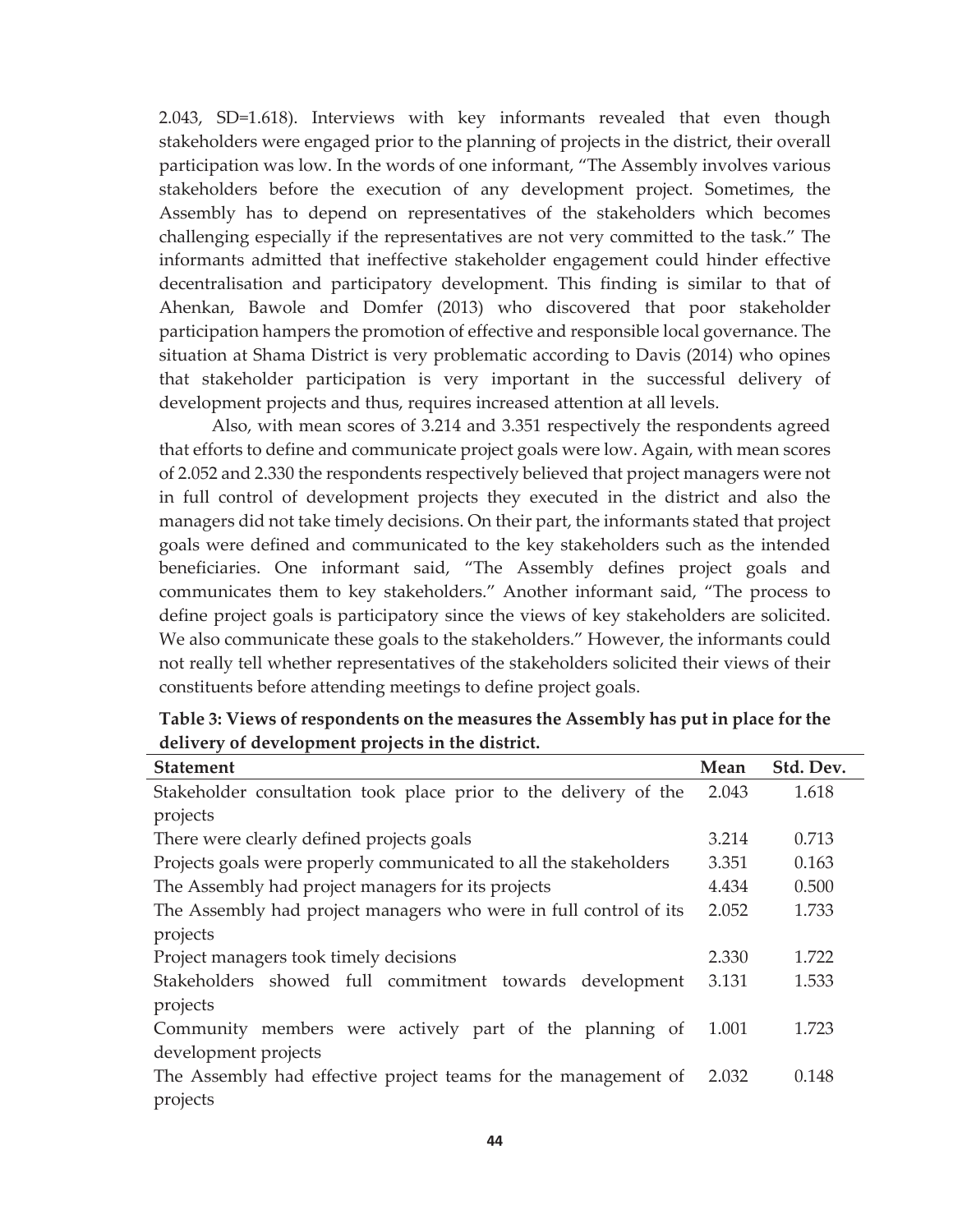| Community members were involved in the sod-cutting of projects        | 4.013 | 0.501 |
|-----------------------------------------------------------------------|-------|-------|
| The Assembly assigned competent people to undertake the various       | 3.413 | 1.129 |
| project tasks                                                         |       |       |
| Clear roles and responsibilities were defined for team members of the | 3.441 | 0.723 |
| projects                                                              |       |       |
| Formal training was provided to people who lacked the requisite       | 3.005 | 0.565 |
| skills                                                                |       |       |
| Regular meetings were held with all the stakeholders during the       | 2.321 | 0.812 |
| delivery of projects                                                  |       |       |
| Progress of the projects was monitored and communicated               | 3.331 | 0.621 |
| The Assembly ensured that reports were given at the various stages    | 3.110 | 0.234 |
| of the projects                                                       |       |       |
| Unexpected crises and problems were properly identified and dealt     | 2.321 | 0.213 |
| with                                                                  |       |       |
| Occasional changes were made in the delivery of the projects          | 4.323 | 0.332 |
| Projects were evaluated against the set goals                         | 3.441 | 0.356 |
|                                                                       |       |       |

Means were calculated based on a scale of: 1=Neutral, 2=Very Lowly Agree, 3=Lowly Agree, 4=Strongly Agree, 5=Very Strongly Agree

Moreover, the informants were not sure whether key decisions on project goals actually reached the various stakeholders such as community members and whether the representatives communicated the decisions to the people they represented on time. Generally, there is no clarity as to the kind of communication provided during the delivery of development services in the district. Designing clear communication measures among stakeholders during the delivery of educational, health, roads, market centers, water, and sanitation projects is vital in effective development process. Clear communication and consultation among stakeholders promote successful delivery of development projects (Davis, 2014). The inability of the informants to tell whether key decisions were communicated to all the multi-stakeholders leaves much to be desired based on the position of Hilhorst and Guijt (2006). The authors submit that to ensure effective delivery of development projects there is the need for proper stakeholder management process. However, Hilhorst and Guijt (2006) lament that multistakeholder process is subject to elite capture which limits active participation of marginalised stakeholders.

Moreover, the study found commitment of stakeholders towards development projects (M=3.131) as problematic, coupled with the fact that community members were not fully involved in planning development projects (M=1.001) in the district. Further, teams in charge of the management of development projects were perceived as not very effective (M=2.032). Also, the competence of people who were assigned to undertake the various tasks was generally perceived as low (M=3.413). The results from the interview guide showed that indeed the commitment of major stakeholders was a problem. One informant remarked, "Due to delays in the release of funds from central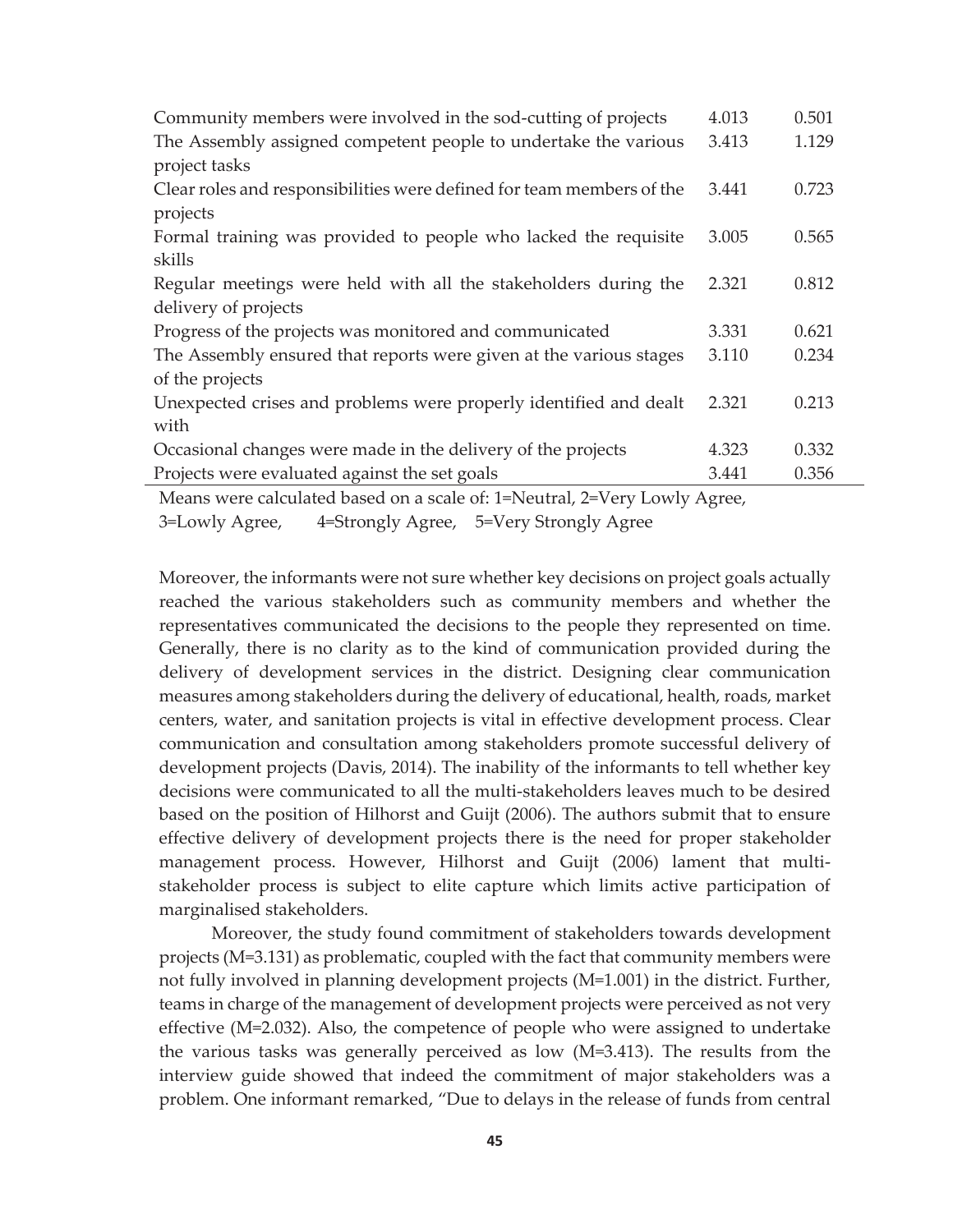government the Assembly sometimes finds it very difficult to get contractors to continue with projects they have started." Again, an informant stated, "Local revenue generated in the district is generally low. Sometimes certain development projects are abandoned due to inadequate funds." It was added that financial commitment from stakeholders such as community members is very poor which hampers development services." The interviewees also admitted that low involvement of community members in the planning of projects impedes commitment towards development service delivery.

Again, on the issue of competence of people assigned to undertake the various tasks the key informants believed that it was not a major issue. One interviewee said, "The Assembly did its best to select persons with the requisite skills to undertake the projects." Another interviewee remarked, "Well I believe we have always picked persons with the required expertise to execute projects in the district." In effect, commitment of stakeholders towards the various projects was problematic, coupled with the fact that community members were not fully involved in the planning of the projects. Again, from the findings it is clear that project teams for the various projects undertaken were not very effective, and that the competence of people assigned to undertake the various tasks was perceived as low. Community members' involvement and engagement are key in effective delivery of development projects (Pinto & Slevin, 1987). Besides, according to the UNDP (2009), to ensure community ownership of development projects all the various stakeholders including men and women should be involved in the planning process.

Additionally, the study showed that the Assembly had project managers for the various projects they undertook (M=4.434, SD=0.500). Community members were also always involved in the sod-cutting of development projects (M=4.013, SD=0.501), coupled with the fact that occasional changes were made in the delivery of projects (M=4.323, SD=0.332). The results from the interview guide were similar to the views expressed in the interview schedule. The interview guide showed "the Assembly had project managers in charge of projects they undertook", and that "community members are often invited to be part of the sod-cutting ceremonies." The interview guide also proved that in the course of executing projects some changes were occasionally made to some aspects of the projects. For example, sometimes the Assembly might have planned to construct a simple three classroom block for a community but would end up building urinals and other facilities for the school which were not part of the original plan.

Other issues which the researchers explored include whether or not regular meetings were held with all the stakeholders, progress of the projects was monitored and communicated, reports were given at the various stages of the projects, unexpected crises and problems were properly identified and dealt with, and whether or not projects were evaluated against their set goals. The results for these issues were not very encouraging (Table 3). For example, with a mean score of 3.331 the respondents lowly agreed that regular meetings were held with all the stakeholders. Again, the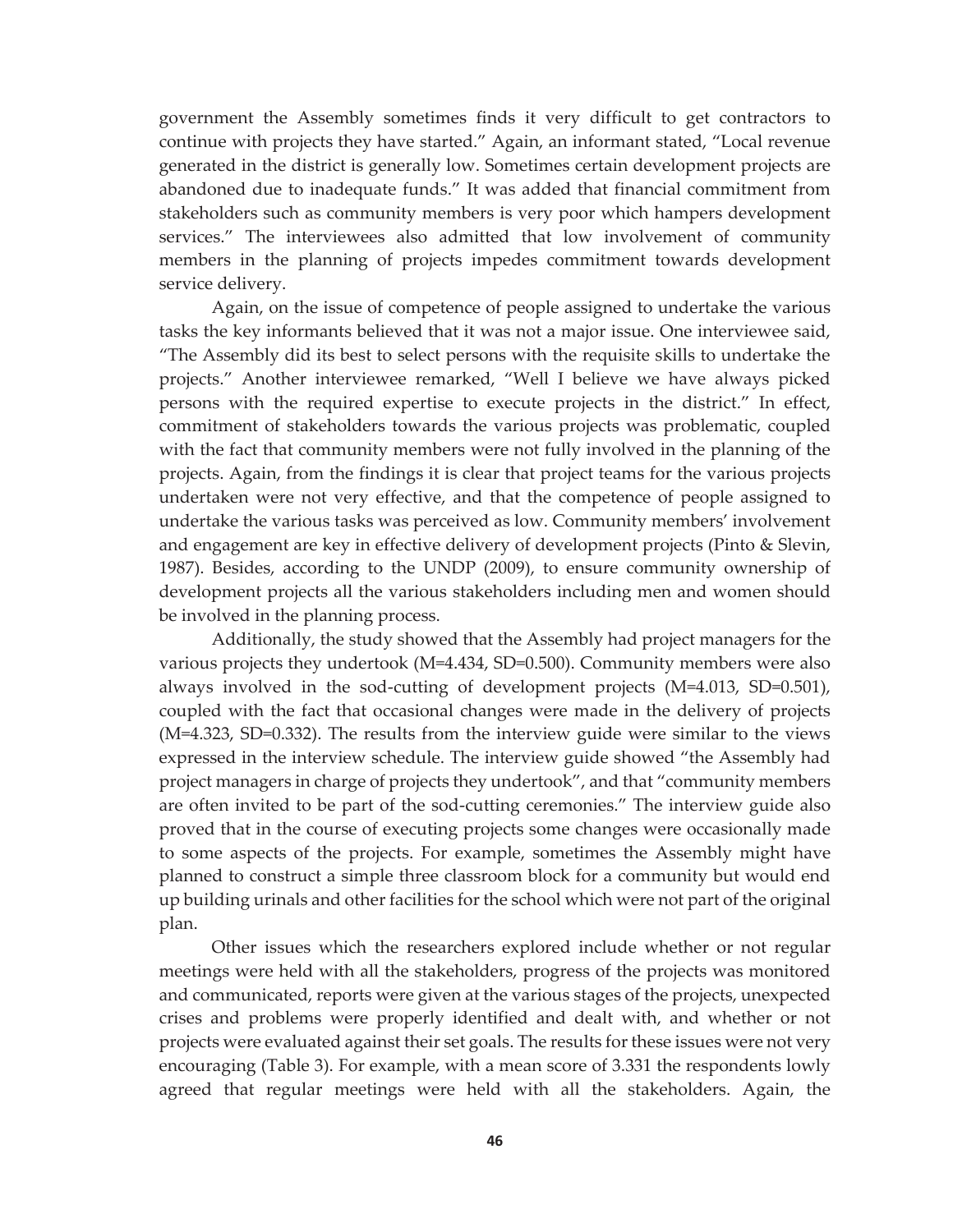respondents lowly agreed (M=3.110) that project reports on the various stages of development projects were given to the various stakeholders in the district. During the interview session, the respondents indicated that the Assembly could not have regular meetings with all its stakeholders. However, the informants rejected the position that progress of the projects was not well monitored and communicated to stakeholders. The informants added that reports were given at the various stages of the projects but conceded that it was not frequent and very thorough.

## **Challenges faced by the Assembly in the Delivery of Development Projects**

The second study objective dealt with the challenges the Assembly was facing in delivering development projects in the district. Table 4 shows the results from the interview schedule.

# **Table 4: Views of respondents on the challenges faced by the Assembly in the delivery of development projects.**

| Challenge                                                                 | Mean                   | Std. Dev. |
|---------------------------------------------------------------------------|------------------------|-----------|
| There was ineffective stakeholder management                              | 5.331                  | 0.027     |
| The cost of projects undertaken by the Assembly was high                  | 5.012                  | 0.557     |
| The timing of projects was poor                                           | 5.135                  | 0.562     |
| Communication between project contractors<br>and the<br>Assembly was poor | 5.453                  | 0.624     |
| There was poor monitoring and evaluation of projects                      | 5.163                  | 0.411     |
| The quality of some projects was low                                      | 5.233                  | 0.521     |
| There were inadequate qualified personnel to monitor<br>projects          | 5.058                  | 0.474     |
| There was too much delay in completion of many projects                   | 5.400                  | 0.010     |
| There were inadequate funds for executing projects                        | 5.453                  | 0.624     |
| Inadequate logistics for executing projects                               | 5.134                  | 0.621     |
| Low technology to aid the implementation of projects                      | 5.163                  | 0.538     |
| There was corruption associated with the provision of<br>projects         | 5.234                  | 0.456     |
| Moone ware calculated based on a scale of 1-Noutral                       | $2-V$ ory Lough Agrood |           |

Means were calculated based on a scale of: 1=Neutral, 2=Very Lowly Agreed, 3=Lowly Agree, 4-Moderately Agree 5=Highly Agree, 6=Very Highly Agree

The researchers discovered that managing stakeholders was a challenge to the delivery of development projects in the district (M=5.331, SD=0.027). This implies that, despite its importance, stakeholder management constitutes a big challenge to the effective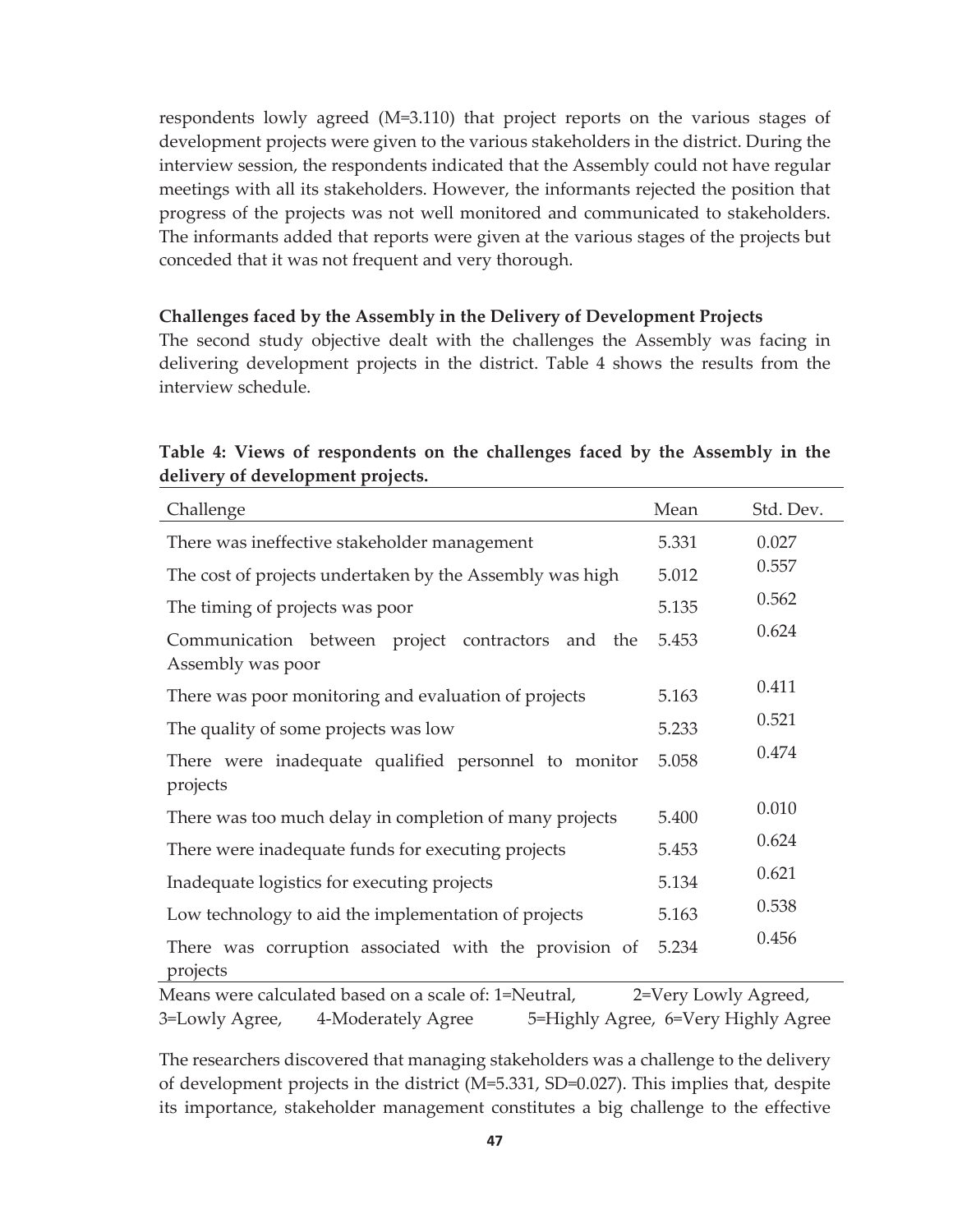local development in the district. On their part, the key informants said that there were challenges with the management of some stakeholders which hamper the delivery of development services. One informant said, "For example, you cannot execute educational projects without involving school authorities and parents. However, some time it is very difficult to get parents to attend meetings to take critical decisions." When asked whether such decisions cannot be taken upon consultation with PTA and SMC executives, the informants said that sometimes it is very important to get the inputs of parents and teachers themselves before executing certain decisions. Another informant stated, "Market women find it very difficult to attend meetings even when such meetings are meant to address their own needs." However, the informants admitted that unfavorable timing, low education and apathy on the part of some stakeholders hinder effective stakeholder engagement towards the delivery of development projects in the district. The results from both approaches generally suggest that there are concerns with the management of stakeholders in the district.

Also, with a mean score of 5.012 and standard deviation of 0.557 the respondents believed that high cost of undertaking development projects was one major challenge the Assembly was faced with. In other words, the respondents highly agreed to the contention that high cost of projects constituted a challenge to the delivery of educational, health, roads, water and sanitation projects in the Shama District (Table 4). A similar view was expressed during the key informant interviews. The key informants agreed, "The cost of projects keeps increasing which is a major challenge to the effective delivery of development projects." The informants believed that costs of projects are often high due to the rising interest rates and the volatile economic environment. However, they said that the situation is not peculiar to the district. The findings mirror that of Odoom et al. (2018) who established that economic factors influence the management of development projects in Ghana.

Again, the respondents highly agreed that poor communication between project contractors and the Assembly was a challenge to the effective management of educational, health, roads, water and sanitation projects in the Shama District (M=5.453, SD=0.624). Interviews with the key informants showed that communication between project contractors and the Assembly was not very effective. The informants bemoaned that there were times project contractors would abandon certain projects they had been contracted to deliver without officially informing the Assembly. In the words of one interviewee, "The issue is even serious when the Assembly owes them. They will just abandon the projects without telling us anything. But this is a general issue in Ghana."

Moreover, the respondents mentioned low quality of some projects as another challenge the Assembly was faced with (M=5.233, SD=0.521). The results from the interview guide showed that the Assembly was sometimes not pleased with the quality of projects delivered in the district. It was observed that in most cases when project contractors see that they were not getting the needed cooperation from the Assembly in terms of timely release of funds, they tend to do shoddy work. An interviewee said, "They won't care about the quality of the work especially if the Assembly fails to release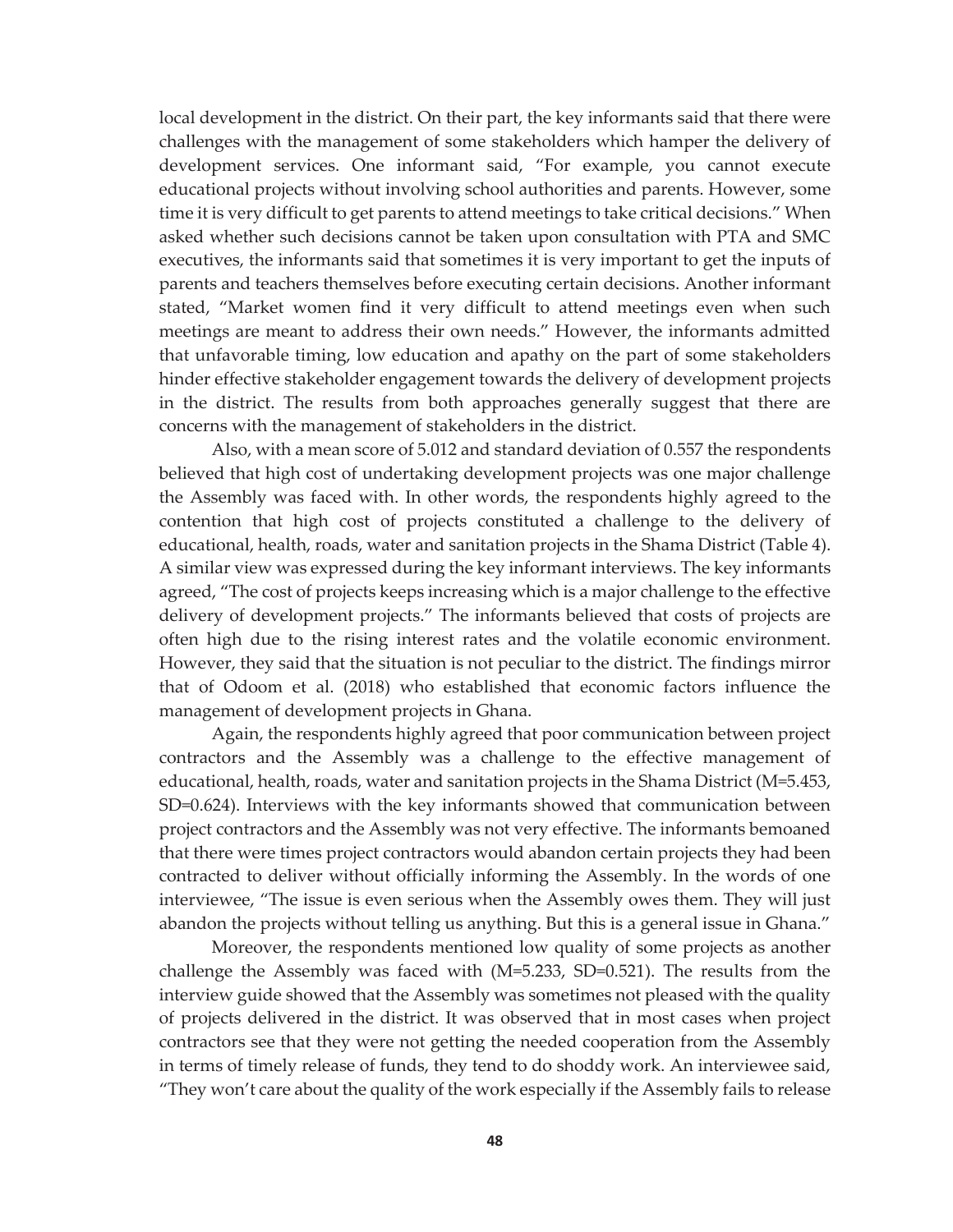the needed funds." Indeed, the issue of low quality of development projects raises questions about the effectiveness of decentralisation policies. As a policy, decentralisation is expected to ensure quality development services at the local level. Gyabaah (2006) maintains that the effectiveness of decentralisation must be understood in terms of the response the policy has to people's needs and priorities; and the capacity it has in meeting a variety of social, economic and political needs. Again, the findings present a big challenge to the practical relevance of the principle of subsidiarity which theoretically underpins decentralisation policies (Manor, 2011; Odoom et al., 2014).

More so, the study discovered that there was too much delay in the completion of educational, health, roads, water and sanitation projects initiated by the Assembly (M=5.400, SD=0.010). This was the greatest challenge faced by the Assembly in the delivery of development projects in the district. This was affirmed by key informant interviews as one informant remarked, "Though Nyankrom road construction has been given contractors a couple of years ago the road has not been constructed. I admit the delay in constructing that road is unbearable." Another informant said, "Apemainyim road project has also taken many years to be completed." The informants conceded that though contracts have been given for the construction of other road projects, health centers and toilet facilities in the district by successive governments not many of them have been completed. They mentioned further that construction of refuse dump sites and pipe-borne water in some communities in the district has also witnessed unnecessary delays. In essence, the informants agreed that many of the projects initiated by the Assembly usually take a long time for them to be executed. They added that often political reasons contribute to the delays especially when there is a change of government. Other reasons include low local revenue generation, low community support, poor planning and poor monitoring.

This study mirrors that of Damian (2012) who found that delays in completion of development projects is a major challenge faced by MMDAs in Ghana. However, the gap in Damian's (2012) study appears to be his inability to adduce clear reasons for such occurrence. Regardless, the situation in the Shama District raises a serious concern about the effectiveness of Ghana's decentralisation policy. Implicit in decentralisation policy is the conviction that there will be efficient delivery of development services. Thus, decentralisation is expected to curb challenges associated with centralised system of government including delays in delivery of development services at the local level (Hutchcroft, 2001; Ribot, 2002; 2004).

Furthermore, inadequate funds (M=5.453, SD=0.624) was identified to be a crucial factor undermining the effective delivery of development projects in the district. The results from the interview guide also corroborated the views expressed in the quantitative study. In essence, the respondents believed that the Assembly does not have the needed financial capacity to ensure effective provision of development services for the betterment of the citizens. This result is in line with a study conducted by Egbenya (2010) which found that inadequate funds is a major factor responsible for low level of development in the Abura-Asebu-Kwamankese District. The issue of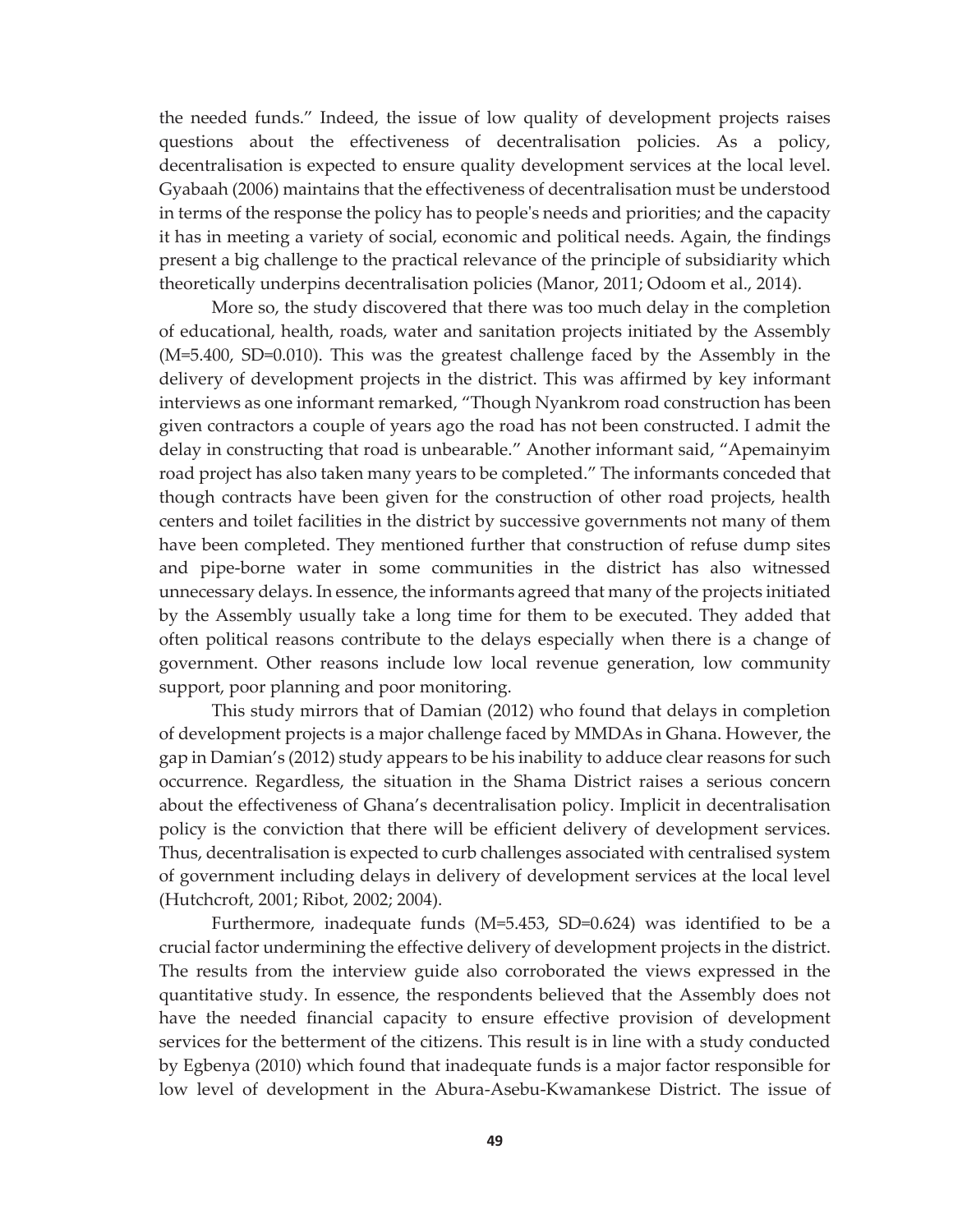inadequate funds to undertake development projects in the district is a challenge to the effectiveness of the fiscal decentralisation theory. Inherent in the theory is the conviction that by allowing lower levels of government to raise revenue at the local level they will be able to undertake development services in their jurisdiction (Faquet, cited in Odoom, 2016). According to Stanton (2009), the justification for extensive fiscal autonomy is that local government services would become more efficient if they were paid for by local taxes and fees. In places such as Switzerland, greater local government fiscal autonomy has led to faster economic growth (Martínez-Vázquez, 2011; Odoom, 2016). Martínez-Vázquez (2011), Odoom (2016) and Falleti (2005) believe that a vital indicator of fiscal decentralisation is the share of local government expenditures and revenues and their utility value within a clearly defined locality. More so, the situation in Shama District finds expression in the writings of Shava and Thakhathi (2017) who opined that, inadequate funds hamper the management of development projects.

Besides, inadequate qualified personnel, and poor logistics were identified as constituting a challenge to the effectiveness of development service provision in the district. In other words, the respondents stated that the Assembly did not have adequate well-qualified personnel for monitoring the execution of development projects coupled with the poor logistics the Assembly had. Similarly, the results from the interview guide indicated that the Assembly did not have enough well-qualified personnel to be in charge of the monitoring and evaluation of its various projects in the district. The key informants also had concerns with the kind of logistics the Assembly had to ensure the monitoring and evaluation of the various development projects undertaken in the district. These findings are consistent with Shava and Thakhathi (2017) who discovered that challenges such as skills shortage impede the management of development projects. Besides, the findings on inadequate personnel at the Assembly coincide with Odoom, et al. (2014) who discovered that District Assemblies in Ghana including Assin South do not have adequate qualified personnel for the delivery of their mandates. In the same vein, Odoom (2019) found that assemblies such as the Cape Coast Metropolitan Assembly did not have adequate and well-qualified personnel to fully perform the functions entrusted to them. In their attempt to explain the prevailing situation in Ghana, Hoffman and Metzroth (2010) contend that factors including poor social amenities especially in rural areas hinder the DAs' efforts to attract and retain well-qualified personnel for effective decentralisation. Ahwoi (2010) and Koranteng (2006) are of the belief that for the MMDAs in Ghana to effectively perform their responsibilities, there is the need for them to have an appropriate human resource capacity.

Nonetheless, corruption was enumerated as one challenge faced in the management of development projects in the district (M=5.234). Although the key informants did not discount the fact that corruption may exist regarding the processes leading to the provision of development projects in the district, they did not consider it as a major issue hindering the district. The informants believed that corruption was not peculiar to the district. One informant remarked, "Corruption is common everywhere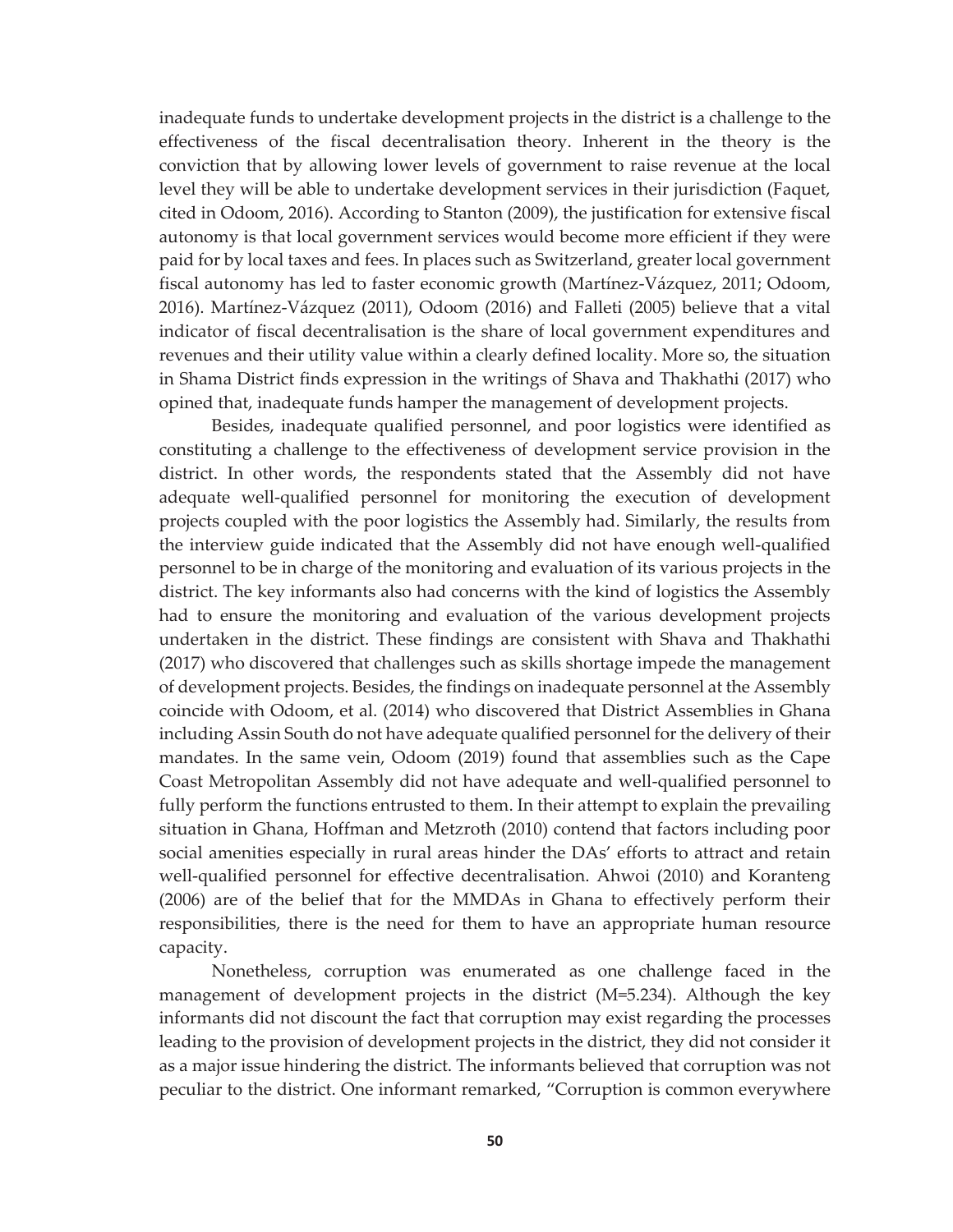in the country which requires serious attention. Certain development projects may be poorly delivered due to perceived politics and corrupt practices involving the award of contracts. Well, these are perceptions which are common in Ghana." By implication, though the informants admitted that corruption may seem to be a challenge they felt the situation is not peculiar to the Assembly. They believed corruption is very common in Ghana especially with respect to the award of contracts. However, they seemed to belittle the potential effects of corruption on the delivery of development services in the case of the district. Further, the informants were of the belief that addressing corruption requires a national solution due to its systemic nature.

Indeed, despite the slight difference in the quantitative and qualitative responses, it is clear that possible cases of corruption appear to affect the delivery of development services in the district. The danger in the prevailing situation in the district has been outlined by Ayittey (2007) who argued that corruption is a threat to development in Africa. What is more, the systemic nature of corruption in Ghana, as perceived by the key informants, helps to deepen Ayittey's (2007) worry that corruption is one huge challenge most African nation face in their development strides.

Other issues such as poor monitoring and evaluation of projects, low technology, and the timing of projects were identified as posing a challenge to the effective management of development projects. The views of the key informants were not very different from the ones expressed in Table 4 with respect to monitoring and evaluation of projects, availability of technology, attention given to planning and the timing of development projects in the district. The findings on monitoring and evaluation are at variance with the calls by the UNDP (2009) which show that effective ownership of development projects requires improved participation monitoring and evaluation by various stakeholders. Hilhorst and Guijt (2003) contend that monitoring and evaluation processes have become problematic at the local level due to inadequate stakeholder involvement. Also, the problem with inadequate technology in the Assembly has been highlighted by Darison (2011), as cited in Opoku et al. (2014). The introduction of technology will greatly decrease the number of human errors in revenue generation at the assemblies (Darison, 2011).

# **Differences in the Views of Male and Female Respondents on Challenges the Assembly faces in the Delivery of Development Projects in the District**

The final research objective sought to determine whether or not there are differences in the views of male and female respondents on the challenges the Assembly is faced with in the delivery of development projects in the district at 0.05 significance level (Table 5).

**Table 5: A Mann-Whitney U-test analysis of the views of male and female respondents on the challenges the Assembly faces in the delivery of development projects in the district**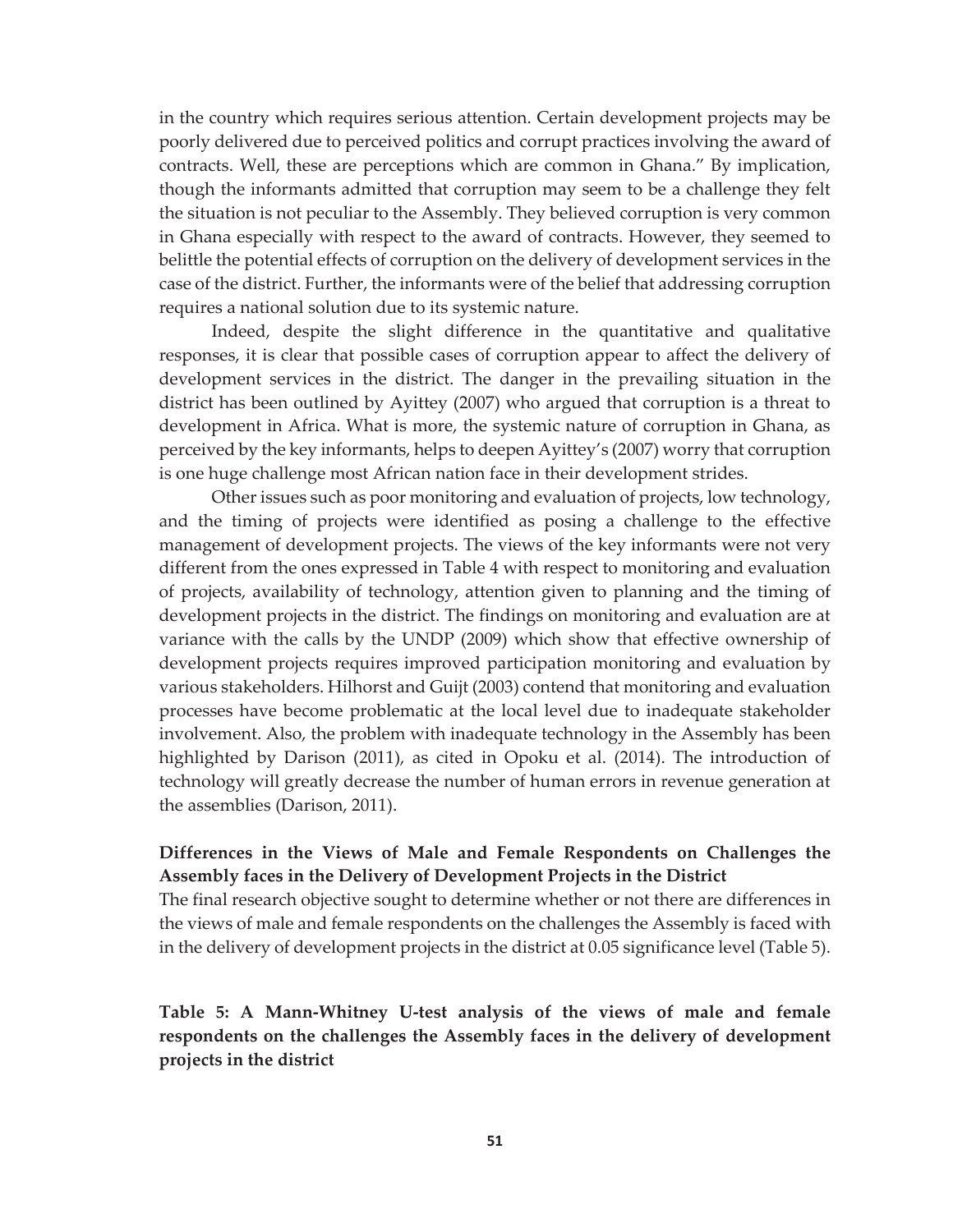| <b>Sex</b> | N  | Mean<br>Rank | Sum of<br>Ranks | Mann-<br>Whitney U | Wilcoxon<br>W | Z     | Sig. (2-tailed) |
|------------|----|--------------|-----------------|--------------------|---------------|-------|-----------------|
| Males      | 48 | 39.91        | 1915.50         | 739.500            | 1915.500      | 1.851 | .064            |
| Females 40 |    | 50.01        | 2000.50         |                    |               |       |                 |
| Total      | 88 |              |                 |                    |               |       |                 |

*(Statistic is significant at 0.05): Z= z value* 

The Z value is -1.851 with a p-value of .064 which is greater than the alpha value of 0.05. This suggests that no significant differences existed in the views of male and female respondents with respect to the challenges the Assembly was faced with in the delivery of development projects in the district. In other words, the views of respondents on the challenges faced by the Assembly in development services in the district are the same irrespective of their different sex compositions.

## **Implications for Development Communication**

This section presents the implications the key findings present for development communication. To start with, although the study revealed that there was stakeholder engagement prior to the delivery of projects, this engagement was very poorly done. The study further showed that ensuring effective stakeholder management was a challenge faced by the Assembly. Specifically, it was stated that stakeholders such as community members were not fully involved in the planning of development projects in the district. The DA largely relied on the representatives of the various stakeholders to send decisions taken by the Assembly to their various constituents. The Assembly's inability to tell whether information sent got to the intended audience indicates that information flow was not only inefficient but also one directional. This suggests that the one-way flow of communication still dominates the delivery of development services in Ghana. The one-directional flow of communication is simply about the Sender-Message-Channel-Receiver model whose limitation has been exposed by Mefalopulos (2008) on the basis that the target audience only becomes passive audience that receives the intended message without contributing anything meaningful to it. The weakness in the one-way communication flow has been further exposed by the overarching usefulness of the participatory communication model within development communication strategies.

To ensure increased stakeholder commitment in development activities, there is the need for dialogical, participative and horizontal communication in development service delivery (McAnany, 2012; Servaes, 2005). The participatory communication model when adopted ensures there is a democratisation and participation process which occurs at all levels including the national, regional and local all the way to the individual level (Salazar & Hammer, 2008; Servaes, 2005).

Again, the study showed not much effort was made by the Assembly to define and communicate project goals to key stakeholders. Besides, though progress of the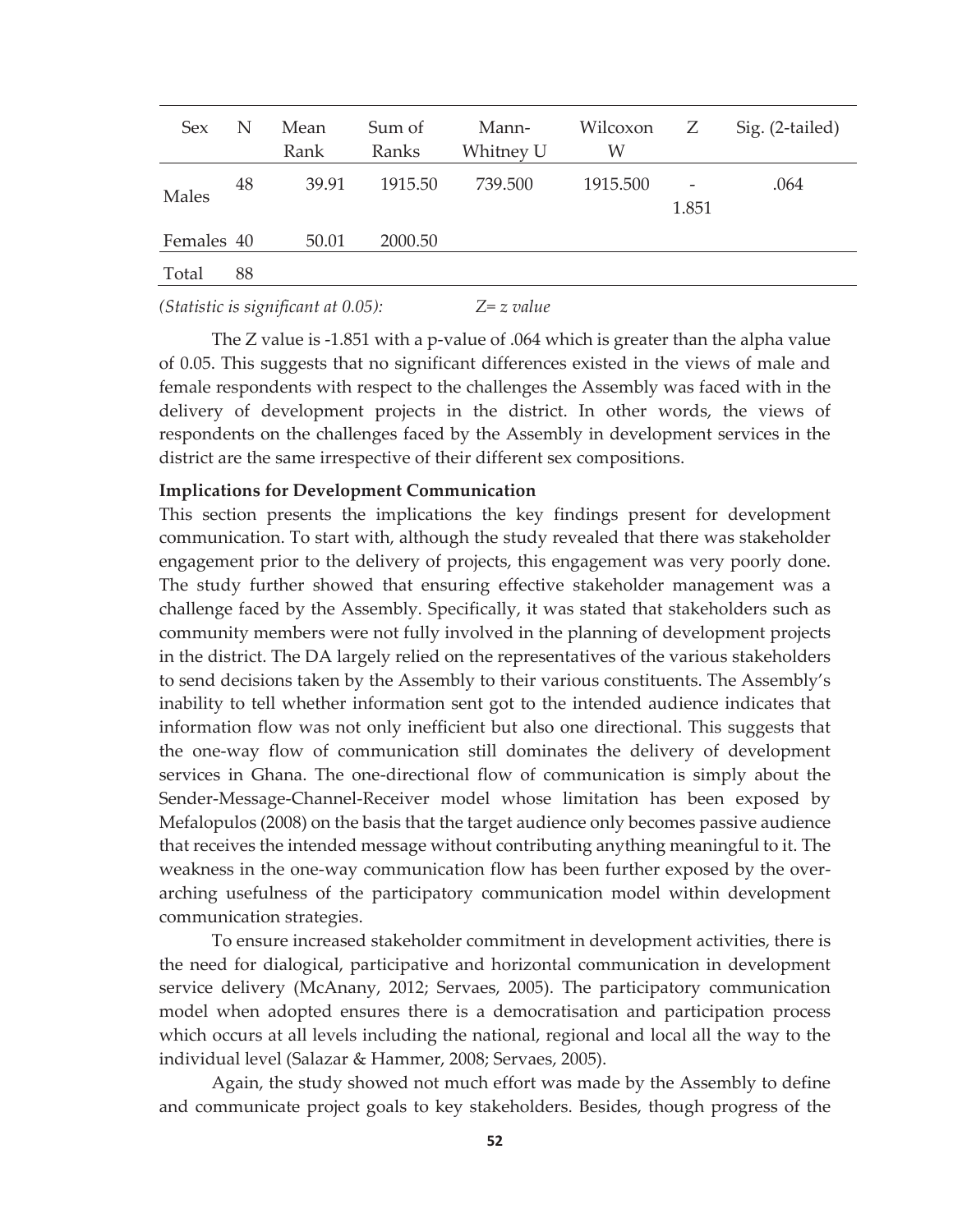projects was monitored and communicated, there was poor communication between project contractors and the Assembly which poses a challenge to the effective management of development projects. More so, although reports were given at the various stages of the projects they were not done to the satisfaction of the selected stakeholders. Clearly, there were problems with communication throughout the design, planning and executing of development projects in the district. Indeed, the prevailing situation in the study area demonstrates that lack of communication complicates efforts to ensure common understanding among various development stakeholders. Of course, the situation may not be peculiar to the district. In support of this claim, Owusu (2014) observed that effective communication is not incorporated into development service delivery in Ghana. In essence, the seeming lack of concerted efforts to incorporate adequate communication strategies in the delivery of development services is at variance with the tenets of development communication. The potency of communication as a tool for promoting development service delivery cannot be contested.

The study seems to show a lack of clear efforts to incorporate communication techniques and models in the delivery of development projects in the district. This is very problematic and a huge challenge to the continuing relevance and popularity of development communication in Ghana. Development communication is seen as a social process, intentionally designed to seek a common understanding among all the participants of a development initiative, in a manner required to bring about development (FAO, 1984). Development communication is much more relevant to rural areas given the plethora of development problems faced by people in rural areas which calls for a shift in paradigms and trajectories in terms of development interventions (Mefalopulos, 2005; Odoom, 2020).

Finally, the study established that efforts to evaluate delivery of projects against their set goals were low coupled with the issue of low quality of some development projects executed in the district. Another concern has to do with delay in the completion of educational, health, roads, water, and sanitation projects initiated by the Assembly due to inadequate funds, low community support, and poor planning and poor monitoring. These findings prove that there was a clear lack of appreciation of the importance of creating a shared understanding about the development problems in the district and the measures to be adopted to improve the situation. If measures are not put in place to generate a common understanding among various stakeholders with respect to the delivery of development services, there will always be problems in the provision of development services. It is only when the citizens are aware of the intended benefits of development services that they will agree to help mobilize funds to ensure the completion of development projects. When community members are fully part of the planning, implementing and evaluating development projects, they tend to appreciate the value of their own efforts and the benefits they stand to gain and therefore, show more commitment in the process. It is against this backdrop that the inclusion of development communication ethos becomes apparent. Development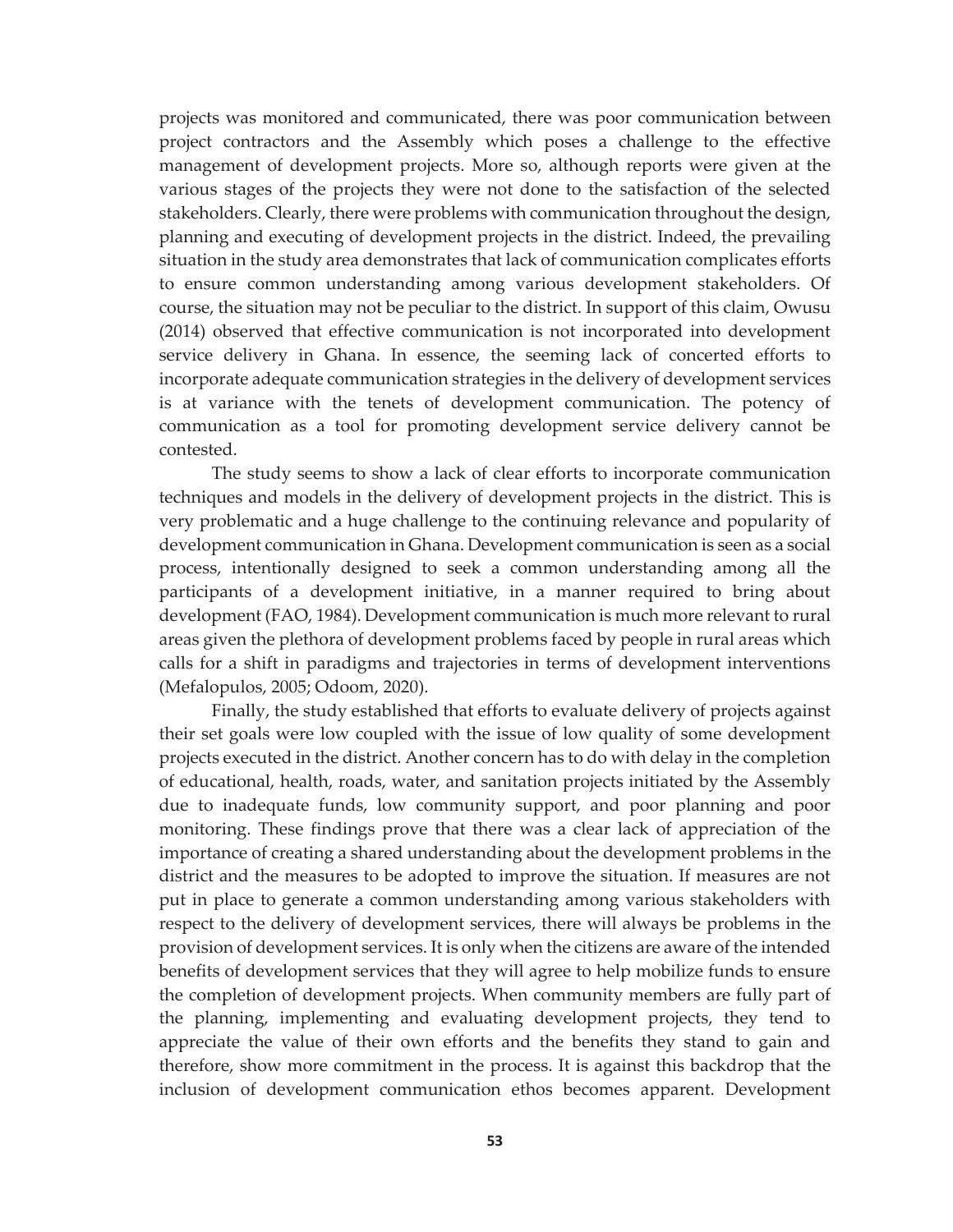communication ensures a change in the lives of people through active participation of all stakeholders in almost every stage of the development process. It also aims at creating a conducive environment and effecting positive social and behavior change (Centre for Development and Population Activities, 2000), and also generating community support and empowerment towards specific issues (Mefalopulos, 2008; Odoom, 2020) using vital communication tools and strategies.

## **Conclusions**

The Assembly generally has some measures in place for the management of its development projects in the district. They include stakeholder management, involvement of project managers, defining project goals, assigning roles and responsibilities to key officers, as monitoring and evaluation of projects. However, there are concerns with the measures the Assembly has for managing its development projects. For instance, although there is stakeholder consultation prior to the delivery of projects, it is very ineffectively done. Indeed, ensuring effective stakeholder management is a challenge faced by the Assembly since not all the stakeholders are fully involved in the planning and execution of development projects in the district. Though community members are often invited to be part of the sod-cutting ceremonies of development, their overall involvement in planning and executing development projects in the district leaves much to be desired.

Again, there are problems with communication throughout the design, planning, execution and evaluation of development projects in the district. Also, efforts to evaluate development projects against their set goals are poor. The greatest challenge faced by the Assembly in its development efforts seems to be too much delay in completion of projects due to unhealthy politics, inadequate funds, low community support, poor planning and occasional changes in project designs. Besides, there is no significant difference in the views of male and female respondents with respect to the challenges the Assembly is faced with in the delivery of development projects in the district. The Assembly should look for other innovative means of mobilising revenue including the involvement of private sector and collaboration with corporate bodies in the district. The Local Government Service should effectively team up with the District Assembly to recruit more qualified project management personnel, and also provide adequate logistics to the Assembly so as to promote effective local development. Clear efforts should be made by the Assembly to incorporate effective communication techniques, methods, tools and strategies to enhance the delivery of development services in the district.

One main limitation of the study has to do with the fact that the total number (91) of respondents sampled for the study was considerably low. The sampling methods used limited the true picture of the quantitative aspect of the study. The researchers suggest that further studies be conducted using large sample sizes, and with more rigorous statistical tools for analysing the data.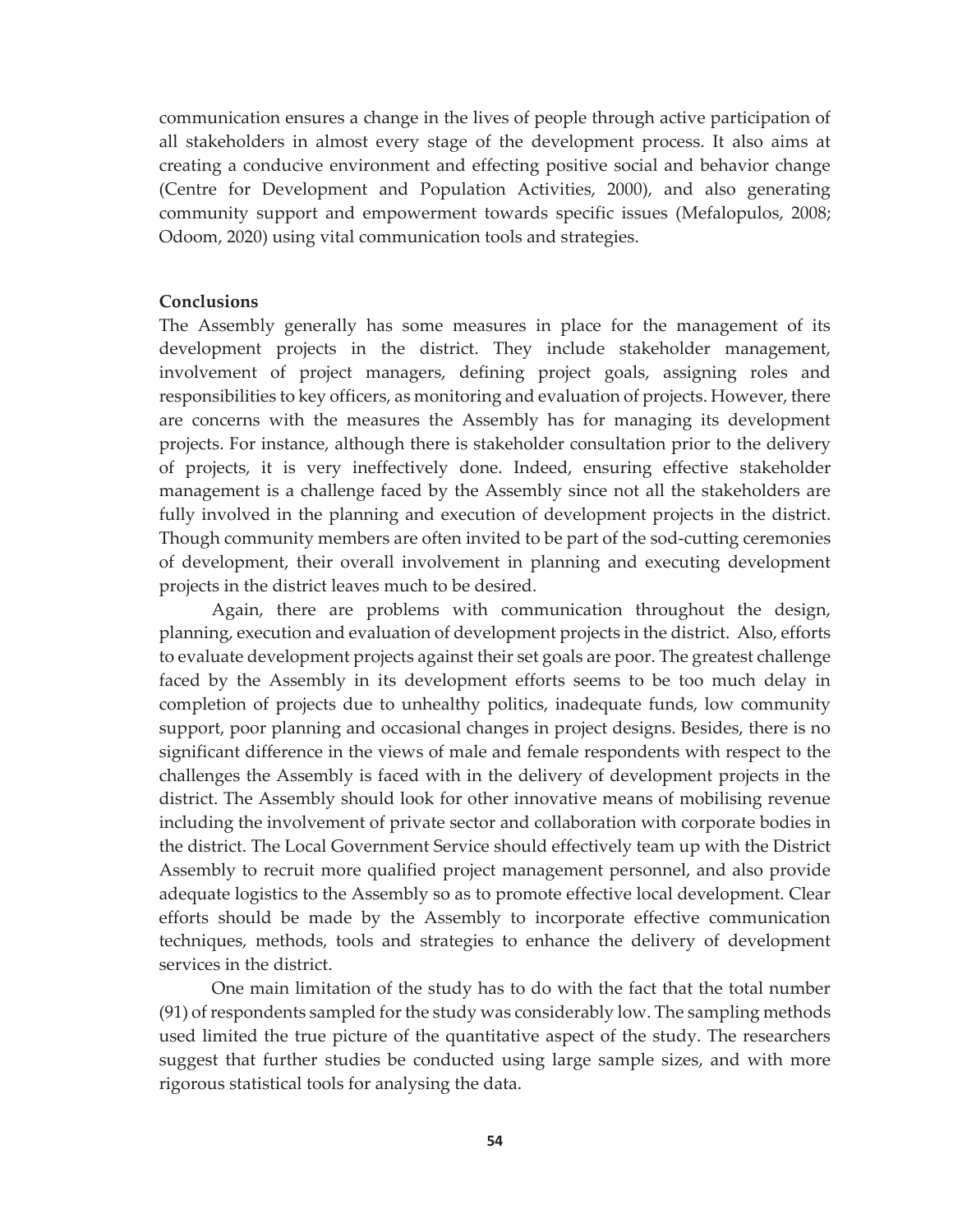## **References**

- Ahenkan, A., Bawole, N., & Domfer, K. (2013). Improving Citizens' Participation in Local Government Planning Financial Management in Ghana: A Stakeholder Analysisof the Sefwi Wiawso Municipal Assembly. *Journal of Public Administration and Governance*, pp. 191-208.
- Ahwoi, K. (2006). Ghana's public administration reforms: Devolution, de-construction, delegation or decentralisation? *Journal of Leadership, Management and Administration, 4*(2), 8-43.
- Ahwoi, K. (2010). *Local government and decentralisation in Ghana.* Accra: Unimax Macmillan.
- Asibuo, S. K. (2000). Decentralisation and capacity building in Ghana. *Africa Insight, 29* (3/4), 8-15
- Atakora, A. N. (2006). Decentralisation and effective revenue mobilisation: A case study of the Nkoranza District Assembly. *Journal of Leadership, Management and Administration, 4* (2), 92-124.
- Babbie, E. (2004). *The practice of social science research* (12<sup>th</sup> ed.). Wadsworth: Cengage Learning Inc.
- Centre for Development and Population Activities (2000). *Social mobilisation for reproductive health: A trainer's manual.* Washington, D.C.
- Damian, A. A. (2012). Managing the implementation of District Assembly Projects: Lessons from Atwima Nwabiagya. District. An unpublished MSc Dissertation, Kwame Nkrumah University of Science and Technology, Kumasi.
- Diamond, L. (1999). *Developing democracy: Toward consolidation.* Baltimore: The John Hopkins University Press.
- FAO. (1984). *Expert Consultation on Communication for Development.* FAO: Rome.
- Falleti, T. G. (2005). 'A sequential theory of decentralisation: Latin American cases in comparative perspective'. *American Political Science Review Journal*, 99, pp. 3-17.
- Gaventa, J. (2005). Reflections on the uses of the "Power Cube Approach" for analysing the spaces, places and dynamics of civil society participation and engagement. Prepared for Dutch CFA Evaluation 'Assessing Civil Society Participation as Supported In-Country by Cordaid, Hivos, Novib and Plan Netherlands.
- Grindle, M. S. (2007). *Going local: Decentralisation, democratisation, and the promise of good governance.* Princeton & Oxford: Princeton University Press.
- Guest, G. (2013). Describing mixed methods research: An alternative to typologies. *Journal of Mixed Methods Research, 7,* 141–151.
- Gyabaah, N. K. (2006). Democratic decentralisation, poverty reduction and sustainable development in Ghana: Challenges and opportunities. *Journal of Leadership, Management and Administration, 4*(2), 8-43.
- Hilhorst, T., & Guijt, I. (2006). Participatory Monitoring and Evaluation: A Process to Support Governance and Empowerment at the Local Level. Amsterdam, Netherlands: World Bank, Royal Tropical Institute, pp.1-60.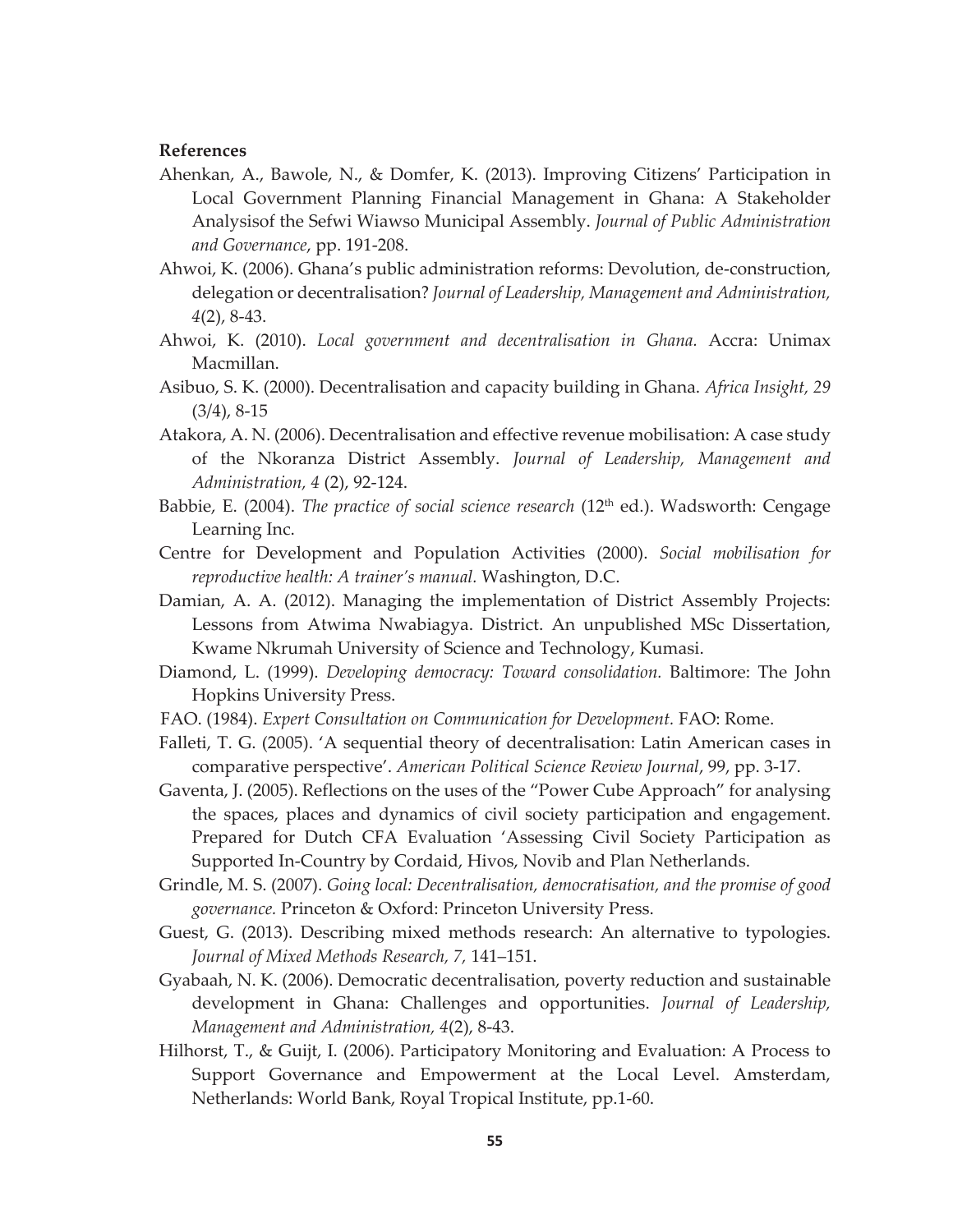- Hoffman, B. D., & Metzroth, M. K. (2010). The political economy of decentralisation in Ghana. Center for Democracy and Civil Society, Georgetown University. Paper prepared for the World Bank.
- Hutchcroft, P. (2001). Centralisation and decentralisation in administration and politics: Assessing territorial dimensions of authority and power. *Journal of Policy and Administration, 14* (1), 23-53.
- Koranteng, R. O. (2006). The politics behind the decentralisation policies in Ghana. *Journal of Leadership, Management and Administration, 4*(2), 8-43.
- Manor, J. (2011). *Perspectives on decentralisation*. Visby: Swedish International Centre for Local Democracy.
- Martínez-Vázquez, J., & Yao, M. (2009). Fiscal Decentralisation and Public Sector Employment. *Public Finance Review, 37* (5). p. 539.
- McAnany, E. G. (2012). Saving the World: *A Brief History of Communication for Development and Social Change.* Illinois: The University of Illinois.
- Mefalopulos, P. (2008). *Development communication sourcebook: broadening the boundaries of communication*. Washington, D.C.: World Bank.
- Mphande, F. A. (2016). *Infectious diseases and rural livelihood in developing countries.* Springer Science Business Media Singapore. Accessed 18 march 2018 from: DOI 10.1007/978-981-10-0428-5\_2.
- Odoom, D. (2020), Understanding Development Communication: A Review of Selected Literature. *E-Journal of Humanities, Arts and Social Sciences, 1* (1), 37-48.
- Odoom, D. (2016). Conceptualising decentralisation: Reflecting on some existing literature. *Applied Research Journal, 1*(4), 21-38.
- Odoom, D. (2019). An Analysis of the Effectiveness of the Human Resource Arrangements within the Ghanaian Decentralised Government System: Views of Staff of Cape Coast Metropolitan Assembly. *International Journal of Applied Research, 5*(2), 25-32.
- Odoom, D., Kyeremeh, C., & Opoku, E. (2014). Human resource capacity needs at the District Assemblies: A study at Assin South District in Ghana. *Journal of Sustainable Development, 7*(5), 177-188.
- Odoom, D., Mensah, F. M., Opoku, E., & Acheampong, O. A. (2018). Sustaining development projects within the local government system of Ghana: Exploring the Views of Local Authorities and other Stakeholders in Shama District. *International Journal of Innovative Research and Development, 7*(12), 11-20.
- Opoku, E., Kyeremeh, C., & Odoom, D. (2014). Local Revenue Mobilisation Mechanisms: Evidence from the Abura-Asebu-Kwamankese District in Ghana. *Journal of Developing Country Studies, 4*(26), 255-266.
- Owusu, E. (2014). The role of communication in sustaining development projects. The Case of Ejura Sekyedumase Municipality, Ghana. [Master Dissertation], KNUST.
- Ribot, J. C. (2002). African decentralisation, local actors, powers and accountability. In UNRISD Programme on Democracy, Governance and Human Rights, Paper (8).